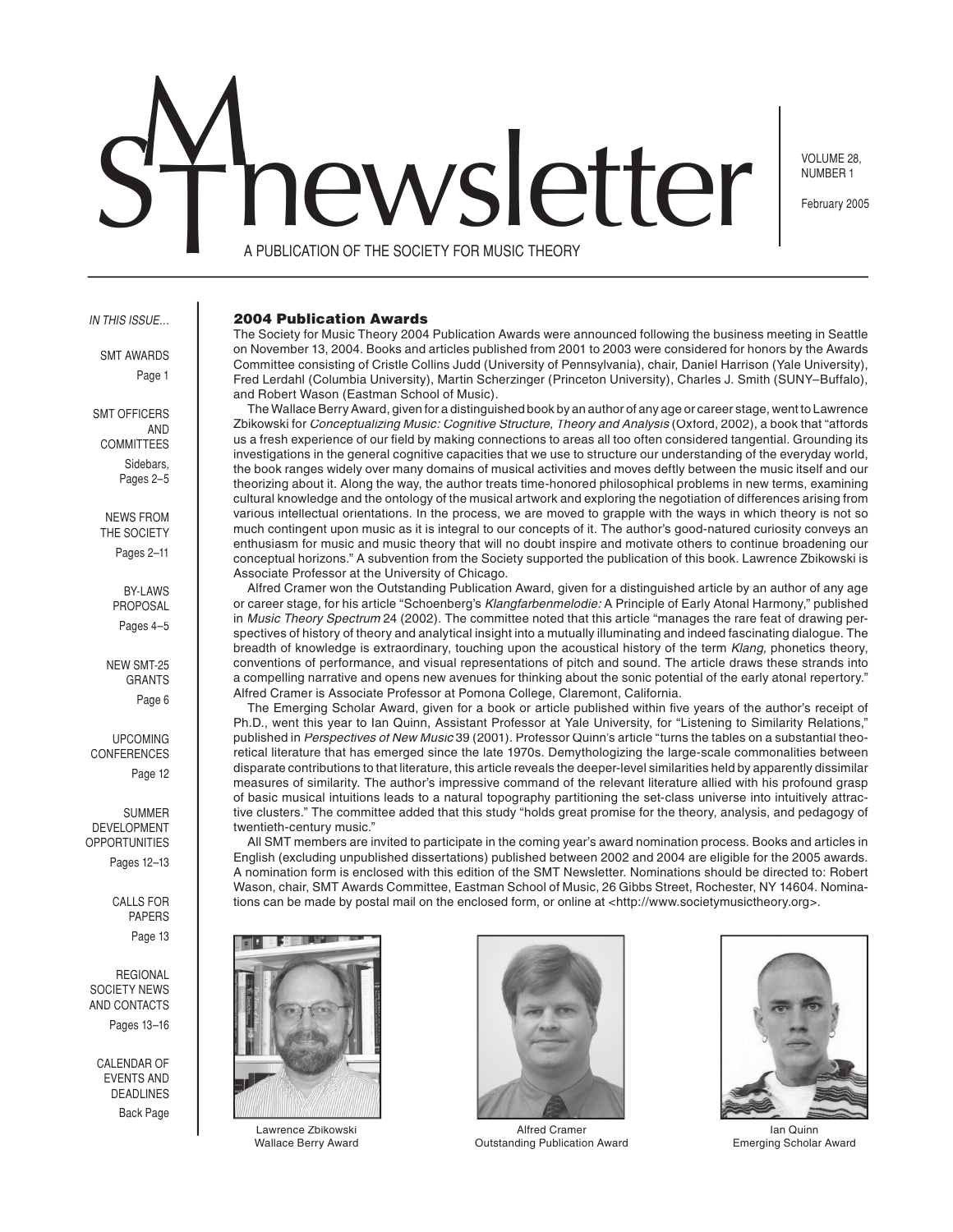## SOCIETY FOR MUSIC THEORY 2005 Executive Board

## Joel Lester President, 2005 Mannes College of Music 150 West 85th Street New York, NY 10024 <lesterj@newschool.edu>

William Caplin President-Elect <caplin@music.mcgill.ca>

## Harald Krebs

Vice President, 2005 School of Music University of Victoria Box 1700, Victoria, BC V8W 2Y2 Canada <hkrebs@finearts.uvic.ca>

## Nancy Rogers

Secretary, 2008 College of Music Florida State University Tallahassee, FL 32306 <nancy.rogers@music.fsu.edu>

# Claire Boge

Treasurer, 2006 School of Fine Arts, Music Miami University Oxford, OH 45056 <bogecl@po.muohio.edu>

Victoria Long Executive Director (ex officio) <vlong@uchicago.edu>

Kofi Agawu, 2005 Princeton University Lynne Rogers, 2005 Oberlin Conservatory of Music Warren Darcy, 2006 Oberlin Conservatory of Music Judy Lochhead, 2006 SUNY–Stony Brook Frank Samarotto, 2007 Indiana University Janna Saslaw, 2007 Loyola University New Orleans

The Society for Music Theory publishes the SMT Newsletter in February and August, with respective submission deadlines of December 1 and June 1.

Send materials at any time to: Wayne C. Petty, Editor SMT Newsletter School of Music University of Michigan Ann Arbor, MI 48109-2085 fax: (734) 763-5097 <smt.newsletter@umich.edu>

# NEWS FROM THE SOCIETY

# From the President

The Twenty-seventh Annual Meeting of the Society for Music Theory was a testament to the health of our discipline. About sixty individual papers along with numerous special sessions and meetings offered the widest range of topics and perspectives. The co-sponsorship of the meeting with the American Musicological Society allowed for an impressive number of joint sessions—thanks to an unusually high level of cooperation between the SMT and AMS Program Committees.

 The sweep of topics is clear just from summarizing the titles of the SMT sessions. The Program Committee gathered together the papers into sessions on American music, Brahms, Elliott Carter, (Dis)continuous Forms, Feminist Perspectives, Groove and Repetition, Group Theory, Haydn, History of Theory, Jazz Harmony and Rhythm, Ligeti, Opera, Pedagogy, Performance and Analysis, Rhythm, Musical Space and Time, Rousseau, Schenker, Schoenberg and Webern, Shostakovich, Schubert, Transformations, Transposition, and Wolpe, plus a keynote address by Robert Gauldin on "Tragic Love and Musical Memory," followed by a lecture by the eminent composer Chinary Ung on the "Confluence of Musical Cultures" and a pre-premiere performance of a new piece of his by the Seattle new-music ensemble Quake.

If that range of topics were not sufficient to sate those of us with the desire for scholarly window-shopping, there were meetings of a host of committees and interest groups that dealt with scholarly issues including Analysis and Performance, Cognition, Diversity, Feminism, Informatics, Jazz, Pedagogy, Philosophy, Popular Music, and Queer Theory. A newly formed group, Scholars for Social Responsibility, held its first meeting.

 Further activities not directly connected with presenting scholarship included three events sponsored by the Professional Development Committee: résumé review, a graduate-student breakfast reception, and a panel imparting information and advice on scholarly publication.

 Lastly, there were all the receptions and parties—the larger conference-wide reception, the graduate-student breakfast already cited, and also the various groupings of people organized by where they've gone to school or where they've taught. These provided opportunities for non-scholarly socialization, but also occasions for serendipitous conversations reacting to the more formal conference activities.

 Thanks to the AMS and SMT Local Arrangements Committees, the conference ran remarkably smoothly.

These projects do not happen all by themselves. Committees, interest groups, officers, and a host of others work throughout each year to ensure that the SMT remains healthy. At the business meeting in Seattle, I thanked forty-four SMT members by name for tasks they did as volunteers—and there were surely many more who merited thanks. With the exception of the Executive Director (Vicky Long, whose work makes the lives of the officers and others more than a bit more sane!), all the work done for the Society by individuals is unpaid.

 I and President-Elect William Caplin (who assumes the presidency at the end of the Boston meeting in November 2005) welcome hearing from those who wish to volunteer.

 Beyond that, all members of the Society can help the SMT to provide an even greater degree of service to its members by supporting the SMT-25 campaign. Thanks to the generosity of quite a few SMT members, we have collected several thousands of dollars, providing the funds for the first SMT-25 grants. Already communicated on SMT-Announce and included elsewhere in this issue is a call for proposals for SMT-25 Support Grants for Special Conferences and Workshops. These grants will help to bring into being an even wider range of scholarly discussions.

These very first SMT-25 grants exist only because of your generosity. Please consider contributing annually to the SMT-25 campaign. Many of you have already done so by adding a contribution when you registered for the Seattle meeting. If you did not do so, please think of returning the solicitation form enclosed with this Newsletter. Thank you!

—Joel Lester

# From the Vice President

In the September round of the subvention competition, the Subventions Committee distributed three grants. Rick Cohn (University of Chicago) was awarded up to \$850 for the preparation of musical examples for the posthumous publication of David Lewin's collection of essays, Studies in Music with Text, to be published by Oxford University Press. William Kinderman (University of Illinois) was awarded up to \$500 for the preparation of examples for the edited volume The String Quartets of Beethoven: Critical and Analytical Studies, to be published by University of Illinois Press. Evan Jones (Florida State University) was awarded up to \$500 for preparation of musical examples and obtaining permissions for the edited volume Intimate Voices: Aspects of Construction and Character in the Twentieth-Century String Quartet, which will appear with University of Rochester Press. The deadline for the next competition is March 15, 2005. A reminder: this deadline is no longer a postmark deadline. All materials must be in the Executive Director's office by March 15.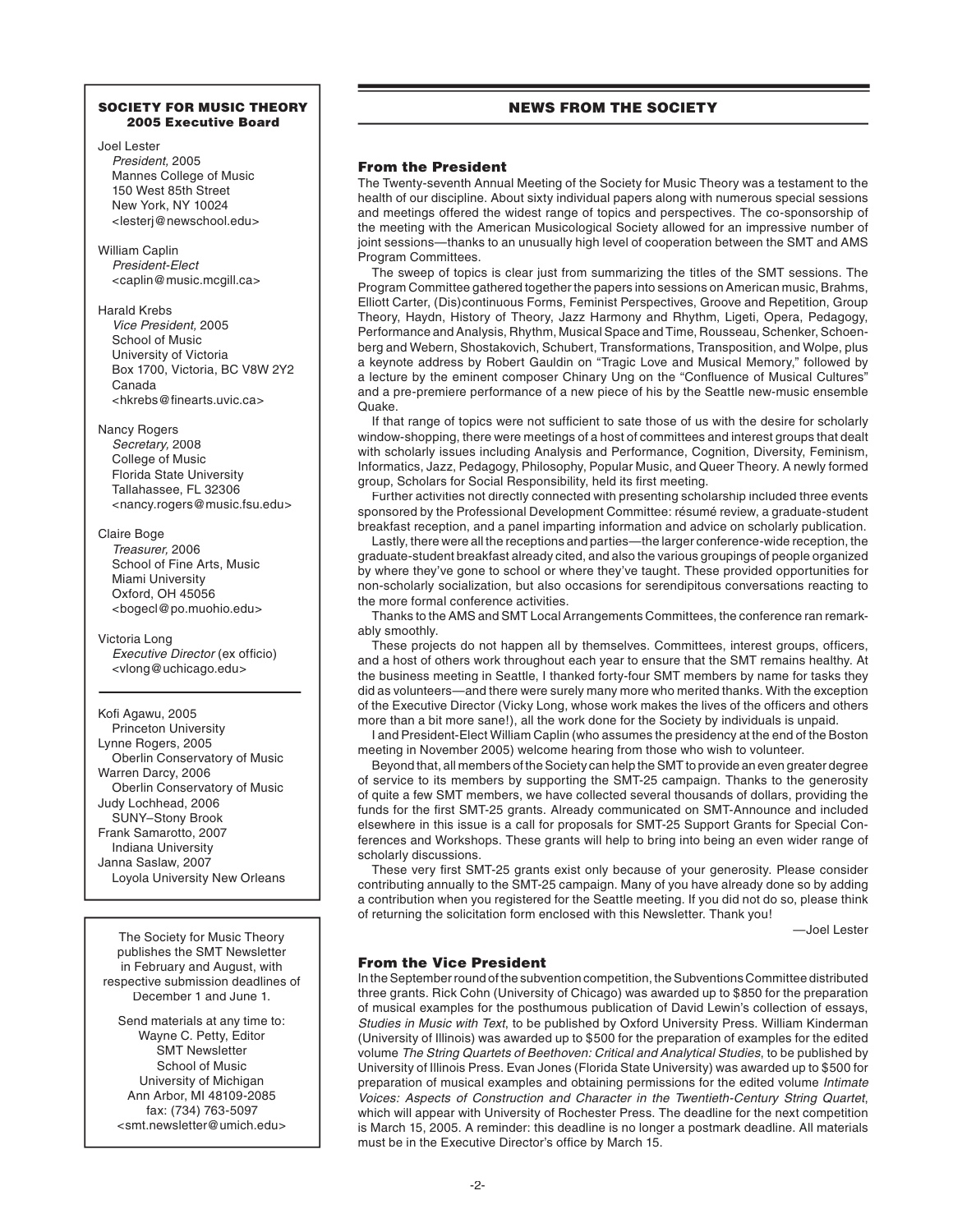The Executive Board has charged the Subventions Committee with the adjudication of a new grant—the SMT-25 Support Grants for Special Conferences and Workshops. Guidelines for the inaugural grant, to be awarded by May 1, 2005, appear on page 6 of this Newsletter.

 One of my initiatives as Vice President is to facilitate the interaction with SMT of international (non–North American) theory societies. I have had fruitful e-mail discussions with officers of various societies. I would be very happy to hear from representatives of additional international societies, and I welcome those whom I have not yet been able to contact to write me at <hkrebs@finearts.uvic.ca>. Any suggestions as to societies or officers whom I should contact would also be appreciated.

—Harald Krebs

## Actions of the Executive Board

Since the publication of the August 2004 Newsletter, the Executive Board has approved the following motions:

- 1. The Committees on Diversity, Professional Development, and the Status of Women, as committees of the Society designated with specific tasks to perform in service to the membership of the Society, may each choose to present a session at the Society's Annual Meeting in Boston in 2005 as part of executing their mission, with the organizing committee to be named in the session title. The format and content of the session will be determined by these Committees and will be fully described in the Program and Abstract booklets if submitted to the Executive Director by the published deadline for conference proposals;
- 2. to approve the appointment of Wayne Petty as the Editor of the SMT Newsletter;
- 3. to grant the requested registration-fee and membership-fee waivers for the Seattle SMT Annual Meeting (the waivers were granted to flutist Elizabeth McNutt, who was presenting a paper as part of a Special Session on Analysis and Performance with Daphne Leong, and to Chinary Ung, a composer from the University of California–San Diego whose music was being performed and discussed at the Seattle conference);
- 4. to authorize the Diversity Committee to spend up to \$100 for a luncheon for minority travel-grant recipients at the Seattle Annual Meeting;
- 5. to approve the minutes of the 2003 Executive Board meeting in Madison;
- 6. that the Secretary shall submit the minutes of the Executive Board meeting in draft form to the Executive Board for approval by January 1 of the year following an annual meeting;
- 7. to raise the SMT regular membership rates by \$10, effective January 2006. Student, emeritus, and institutional rates shall remain the same;
- 8. to renew SMT's annual contribution to RILM (\$2000), and to renew SMT's memberships in the American Council of Learned Societies (\$440) and the National Humanities Alliance (\$550);
- 9. to accept the Treasurer's Report for fiscal year 2003-04;
- 10. to create an SMT-25 Fundraising Committee of three members who shall be appointed by the President, and whose focus is on raising money for the SMT-25 Campaign. The committee will report on a quarterly basis to the Executive Board about its activities;
- 11. to commit funding to the SMT-25 Conference Grant from SMT-25 revenues, to be supplemented by general SMT funds up to a limit of \$5000 a year. For 2005, the receipt date of applications for this grant will be March 15 and the Subventions Committee will review the applications for a decision by May 1;
- 12. to increase the hours of the Executive Director to twenty hours per week (effective January 1, 2005), to increase the salary of the Executive Director (effective January 1, 2005), and to institute a regular cost-of-living salary adjustment to the Executive Director's salary;
- 13. to renew the contract of the Executive Director for three years, from November 2004 through November 2007;
- 14. to accept the recommendations of the Awards Committee for SMT's annual Publications Awards;
- 15. to approve the proposed 2005 Revised Budget, with the addition of the increase for the Executive Director's salary and \$2500 for SMT-25 Campaign seed money;
- 16. to authorize the Executive Director to negotiate a three-year extension of our contract with the University of California Press and to consult with the Executive Board about the results of those negotiations.

—Nancy Rogers, Secretary

# **New Officers of the Society**

William Caplin, James McGill Professor of Music Theory at McGill University, has been elected to succeed Joel Lester as President of the Society. Professor Caplin's two-year term begins at the close of the 2005 Annual Meeting in Boston. Expert in several branches of music theory, Professor Caplin has written extensively on the theory of musical form, the history of harmonic and rhythmic theories, and theories of rhythm and meter. His influential treatise Classical Form: A Theory of Formal Functions for the Instrumental Music of Haydn, Mozart, and Beethoven (Oxford University Press, 1998) is well known to many readers of this

## SOCIETY FOR MUSIC THEORY 2005 Committees

# Publications Committee

Thomas Christensen, chair Brian Alegant Michael Cherlin Michael Klein Tim Koozin William Lake Rebecca Leydon Wayne C. Petty

## 2005 Program Committee

Taylor Greer, chair Dora Hanninen Daphne Leong Henry Martin Shaugn O'Donnell Deborah Stein Joel Lester, ex officio

#### 2006 Program Committee Henry Martin, chair

## 2005 Nominating Committee

Lora Gingerich Dobos, chair Fred Maus Patrick McCreless John Roeder Kristin F. Wendland

#### Publication Awards **Committee**

Robert Wason, chair Daniel Harrison Fred Lerdahl Martin Scherzinger Charles Smith

#### Committee on the Status of Women

Lori Burns, chair Jean Hellner Ellie Hisama Shaugn O'Donnell Laurel Parsons Deborah Rifkin Matthew Shaftel Joseph Straus Leigh VanHandel

## Publication Subventions **Committee**

Harald Krebs, chair Michael Cherlin Thomas Christensen Judith Lochhead David Temperley

## Committee on Diversity

Frederick Bashour, chair Clare Eng Philip Ewell Jocelyn Neal David Pacun Sevin H. Yaraman

(continued, p. 4)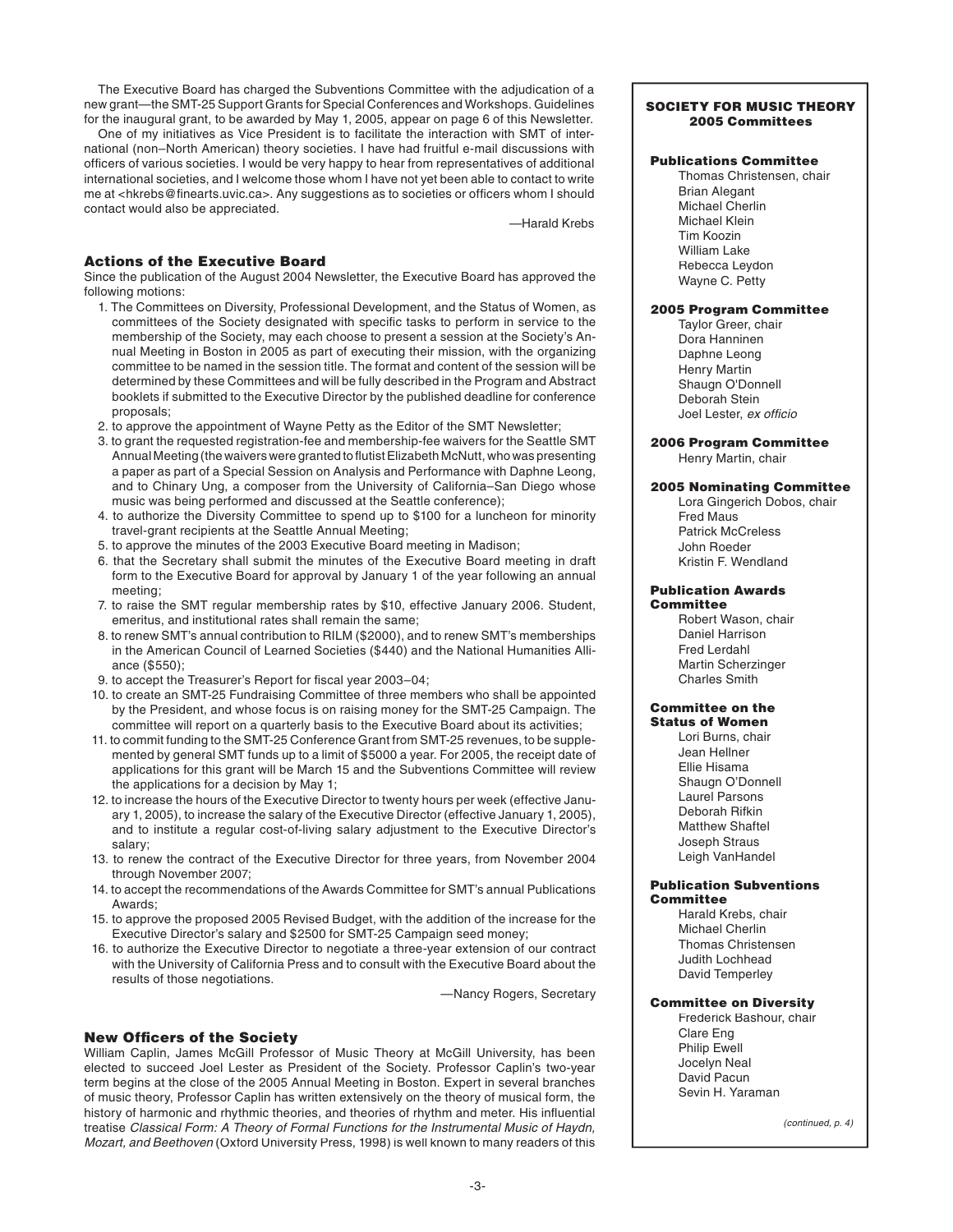## SOCIETY FOR MUSIC THEORY 2005 Committees, continued

## Professional Development **Committee**

John Cuciurean, chair Gretchen Foley Christopher Hasty Anne Hawkins Áine Heneghan Joel Phillips Eve Poudrier Kevin Swinden Keith Waters

# Networking Committee

Eric Isaacson, chair Michael Buchler Thomas Christensen, ex officio Nora Engebretson David Hainsworth Tim Koozin Robert Kosovsky Joel Lester, ex officio David Neumeyer Richard Plotkin Leigh VanHandel Brent Yorgason

#### Editors

Brian Alegant, Editor Music Theory Spectrum Adam Krims, Reviews Editor Music Theory Spectrum Tim Koozin, Editor Music Theory Online Jack Boss, Reviews Editor Music Theory Online Wayne C. Petty, Editor SMT Newsletter

#### Music Theory Spectrum Editorial Board

Brian Alegant Michael Cherlin Dora Haninnen Michael Klein Henry Klumpenhouwer Justin London Elizabeth West Marvin Severine Neff William Rothstein Philip Rupprecht Frank Samarotto Ramon Satyendra Lawrence Zbikowski

## Music Theory Online Editorial Board

Marion Guck Julian Hook Tim Koozin Rebecca Leydon Andrew Mead Richard Parncutt Peter Schubert

(continued, p. 5)

Newsletter as the winner of the Society's 1999 Wallace Berry Award. The latest of Professor Caplin's many publications include "The Classical Cadence: Conceptions and Misconceptions" in the Journal of the American Musicological Society (2004) and "Theories of Musical Rhythm in the Eighteenth and Nineteenth Centuries" in the Cambridge History of Western Music Theory, edited by Thomas Christensen (2002). Much in demand as a speaker, he has given papers to professional societies in North America and Europe, including the First Annual Meeting of the German Music Theory Society (Dresden, 2001) and the Seventeenth Congress of the International Musicological Society (Leuven, 2002). His current editorial activities involve work as a contributing editor of Beethoven Forum and membership on the editorial boards of Eighteenth-Century Musid and Intégral. Prior to his election to the presidency, he served the Society in several capacities: as Vice President in 2001–03, chair of the Publications Committee in 1984–88, and chair of the Program Committee for the 1993 Annual Meeting in Montreal.

 The newly elected Secretary of the Society is Nancy Rogers, Assistant Professor of Music Theory at Florida State University, who succeeded Gretchen Horlacher at the close of the 2004 meeting in Seattle. Professor Rogers received her Ph.D. in Music Theory from the Eastman School of Music in 2000. Between 1994 and 2002 she taught at Northwestern University, the University of Iowa, and Lawrence University. Her research interests include music cognition, relationships between music and language and between music and dance, as well as the pedagogy of music theory. She regularly presents papers at annual meetings of professional societies, including the SMT and the Society for Music Perception and Cognition; her publications have appeared in Music Theory Online, the Journal of Music Theory Pedagogy, and Indiana Theory Review. She and co-author Robert W. Ottman are currently preparing the seventh edition of Music for Sight Singing (Prentice-Hall), and she is also developing a textbook for graduate review courses in music theory. Professor Rogers recently completed a term on the SMT Committee on the Status of Women and has served Music Theory Midwest as Treasurer (2001–03), Regional Representative (1999–2001), and a member of the 1998 Program Committee. She has also served as Reviews Editor (1992–93) and later Editor (1993–95) of Intégral. Professor Rogers's four-year term as Secretary extends until 2008.

## By-Laws Amendment Proposal

The following amendment to the By-Laws of the Society for Music Theory is sponsored by the following members of the Society: Ellie Hisama, Marianne Kielian-Gilbert, Judy Lochhead, Elizabeth Marvin, Patrick McCreless, Janna Saslaw, Janet Schmalfeldt, Deborah Stein, Joseph Straus, and Nancy Rao.

 The By-Laws state that "amendments to the By-Laws may be proposed by any group of five members of the Society. The Secretary shall circulate proposed amendments to the members of the Society at least 30 days in advance of the meeting at which they are to be considered."

 Publication of the proposed amendment in the Society's Newsletter constitutes "circulation," and the membership will have opportunity to vote on this amendment at the 2005 annual meeting in Boston. The proposed amendment is followed by its rationale.

## **Proposed Amendment to the By-Laws of the Society for Music Theory**

 The Committees on Diversity, Professional Development, and the Status of Women, as committees of the Society designated with specific tasks to perform in service to the membership of the Society, may each choose to present a session at the Society's annual conference as part of executing their mission.

 The format and content of the session will be determined by each of these Committees and will be fully described in the Program and Abstract booklets if submitted to the Executive Director by the published deadline for conference proposals. The sponsoring committee will be named in the session title (e.g., Committee on Diversity Session).

#### **Rationale**

- 1. The traditions of our Society. Formed nearly twenty years ago as a Committee of the Society and changed in status to a Standing Committee a decade ago, the Committee on the Status of Women has presented a session at every annual conference since its inception. This amendment would formalize that tradition in the By-Laws, while extending the same right to the two other Committees that similarly offer conference presentations as a core part of their work. It would bring our practices into conformity not only with our own traditions, but also with the traditions of affiliated societies, the American Musicological Society and the Society for Ethnomusicology.
- 2. The nature of these committees. The committees are appointed by the President to achieve the goals set forth in the by-laws as central to the Society. Fulfillment of these goals requires the opportunity to address the membership of the Society annually.
- 3. The importance of their work. The goals of gender and racial/ethnic equity and of sustaining professional development reflect core values of our Society. The committees mandated by the by-laws to pursue these goals should be given every possible measure of support, including the opportunity to present at the annual conference.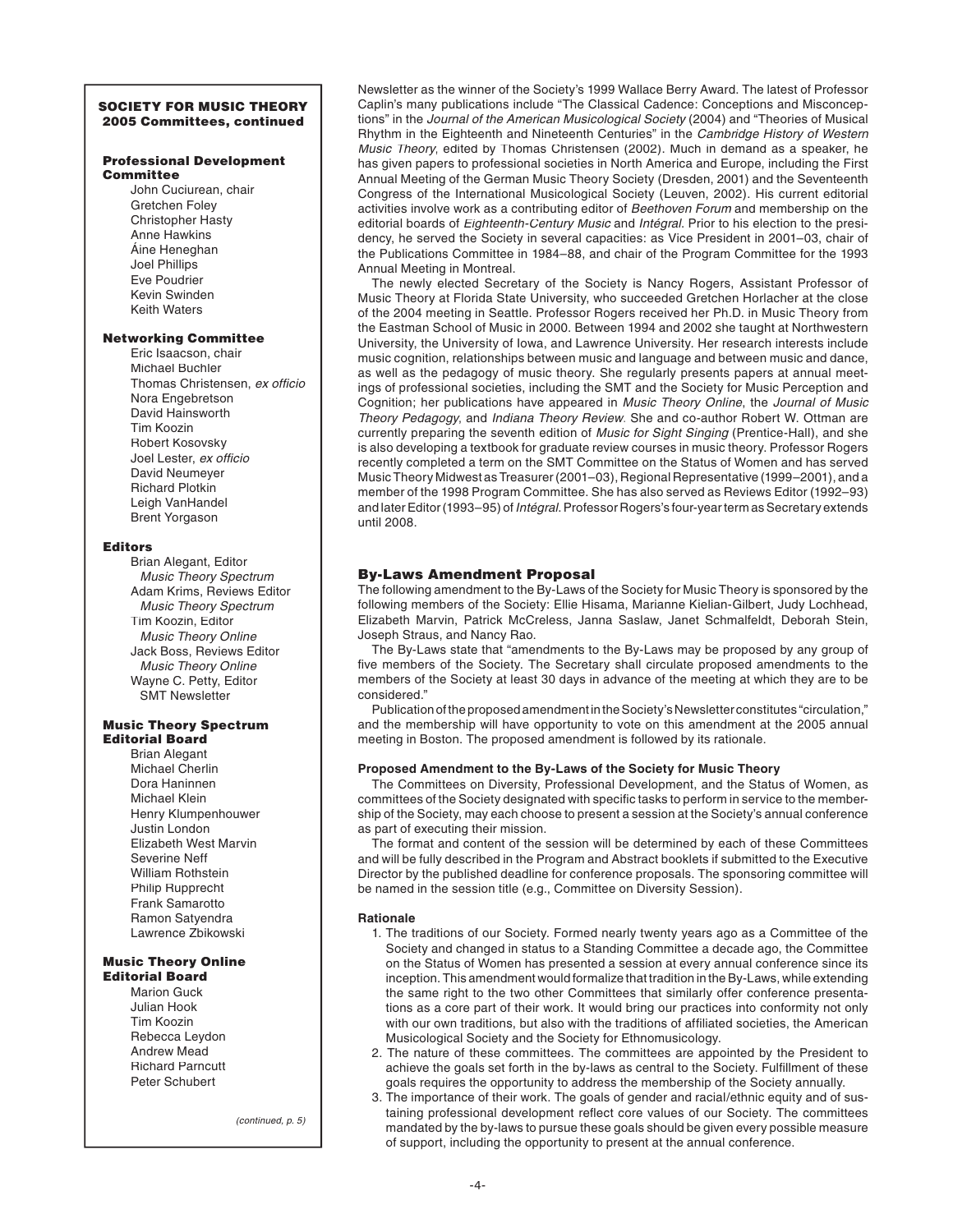- 4. Role of conference presentations. Although these committees have undertaken a variety of projects in the past, conference presentations are among the most effective ways by which these committees interact with members of the Society and pursue their mandated goals. In order to fulfill these goals, the committees should be guaranteed a presentation time at the annual meeting.
- 5. Autonomy. The committees should have considerable autonomy in determining the best way of achieving their mandated goals, including determining the format and content of their conference presentations without adjudication by the Program Committee.

 The format and content of their presentations should be included in full in the Program and Abstracts, including such information as names of speakers and titles and abstracts of talks. The committees would be obliged to provide this information to the Executive Director by the same deadline as adjudicated proposals are submitted to the Program Committee. Failure to do so would jeopardize the publication of session content in conference materials. For purposes of scheduling, the Executive Director will communicate the information to the Program Committee in a timely fashion.

- 6. Role of adjudication. In order to distinguish on the conference program between sessions that undergo blind adjudication by the Program Committee and those organized by committees of the Society, the term "Special Session" will be reserved for the former. Those organized by these committees will be designated as such on the conference program: Committee on Diversity Session, Committee on Professional Development Session, and Committee on the Status of Women Session.
- 7. Rules of conference participation. Papers presented at Committee Sessions may count as conference papers, and their authors may be precluded from presentation of papers on regular conference sessions, or special sessions, following guidelines established by the Program Committee. Participation in Committee Sessions such as panel discussions or other participation of a similarly informal nature will not count as a conference paper for this purpose.

## Networking Committee

Our new server is running smoothly at its new home at the University of Texas at Austin. As part of the migration to the new server, the smt-list e-mail list was replaced with two new lists, smt-announce, which is used only for the posting of announcements (there is no discussion), and smt-talk, which supports the discussion of topics of interest to music theorists around the world. Members who previously avoided smt-list because of the volume of mail now have the option to receive one type of mail and not the other. To subscribe to either list, visit the SMT Web site <www.societymusictheory.org>, click on Journals and Discussion, and then E-mail Lists.

 This summer University of California Press, which manages our member records, will be implementing a new online membership database. We will be able to use the new database to develop improved member services, including better renewal capabilities, online conference registration, easier online voting, an improved research profiles database, an online membership directory, and others.

 Finally, if you have computer programming experience, especially in PHP or Perl, and would be interested in helping with an occasional project to benefit SMT, please contact Eric Isaacson, chair of the Networking Committee <isaacso@indiana.edu>.

—Eric Isaacson

# Committee on Professional Development

The Committee on Professional Development (CPD) activities this year focused on continuation and consolidation of existing initiatives. It sponsored four special events at the 2004 annual meeting in Seattle: (1) a special session titled "Writing for Publication in Music Theory," which included presentations by five distinguished panelists (Brian Alegant, Timothy Koozin, Maribeth Payne, Ramon Satyendra, and J. Kent Williams); (2) a forum for one-on-one critiques of CVs and cover letters by four qualified reviewers: David Clampitt, Joel Galand, Christopher Hasty, and David Headlam; (3) a breakfast reception for graduate students, which was well attended and included a raffle for a complete set of back issues of Music Theory Spectrum won by Adam Roberts (Florida State University); (4) the conference guides program, which successfully paired eleven newcomers to the national meeting with more experienced conference-goers.

 The CPD will offer the same four sponsored events at the 2005 annual meeting in Boston. The proposed special session topic for next year is "Preparing a Successful Tenure File." We are continually seeking volunteers to be panelists on the special session, CV reviewers, and conference guides for next year. I urge all veteran society members who regularly attend the national conference to consider volunteering. Volunteers for the conference guides program may use the link on the SMT-CPD Web page or contact Gretchen Foley <gfoley@unlnotes .unl.edu>, chair of the conference guides program subcommittee.

 In an effort to improve our services at the annual meeting and to better serve the membership at large, including our newest members, the CPD has been in communication with our AMS counterparts and has begun compiling a list of ways in which we might improve. Please monitor

## SOCIETY FOR MUSIC THEORY 2005 Committees, continued

## Local Arrangements

2005 for Boston: David Kopp and Deborah Stein, co-chairs, <dako@bu.edu> and <dstein@gis.net>

2006 for Los Angeles: TBA

#### SMT-25 Campaign Committee TBA

## Legal Advisor

Wayne Alpern <waynealp@aol.com>

#### Contacting the Society

Society for Music Theory Victoria Long, Executive Director University of Chicago Department of Music 1010 East 59th Street Chicago, IL 60637 telephone: (773) 702-8009 e-mail: <SMT@listhost.uchicago.edu>

the SMT-CPD Web page for updates concerning our progress in this area. Work continues on the SMT Mentoring Program which pairs individuals at all career stages—from those applying to graduate school to senior faculty—with other SMT members who are willing to share their expertise and lend support. In order to remain successful, the mentoring program requires volunteers at all levels. Furthermore, persons may simultaneously volunteer as mentors while requesting to receive assistance with their own career concerns from other mentors. A link to the mentoring form can be found on the SMT-CPD Web page or may be obtained directly from Joel Phillips <phillips@rider.edu>, who has taken over from Steven Bruns as chair of the mentoring program subcommittee.

 The CPD administers an SMT-sponsored listserv specifically for graduate students and first-year faculty. This discussion list provides a safe forum for new members of the professional community to discuss issues relevant to graduate study, the job application process, or other related concerns without the questions or comments being shared with the entire membership as they might be on SMT-talk. The CPD-list is moderated by Ann Hawkins <hawkins@arts.usf.edu> with assistance from CPD student members Áine Heneghan and Eve Poudrier. To subscribe, send a message to <CPD -List@societymusictheory.org> with the following line in the body of the message: "subscribe cpd-list <FirstName>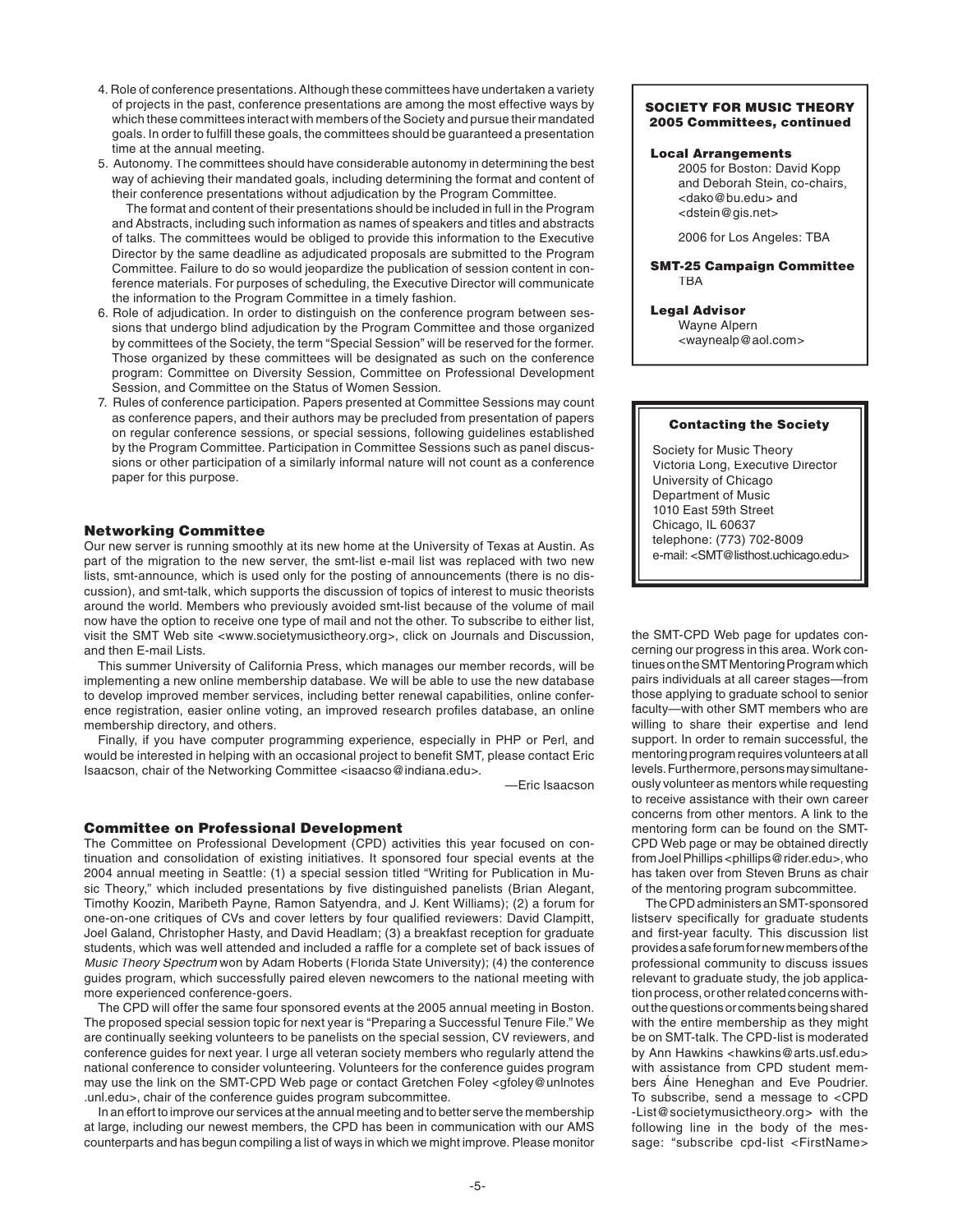## SMT Membership Reminder: It's Time to Renew

SMT members whose membership is not current still receive the February issue of the SMT Newsletter. To receive future mailings, including Spectrum and the August Newsletter (containing conference information), make sure to renew your membership now. SMT dues are payable by VISA or MasterCard, as well as by personal check or money order in U.S. funds. Send membership renewals to Society for Music Theory, University of California Press, Journals Division, 2000 Center Street, Suite 303, Berkeley, CA 94704-1223.

 You may also renew your membership online at <http://societymusic theory.org>.

 Through your membership dues you help support the numerous free services offered by SMT—including networking services—and gain the opportunity to contribute to the Society's profile through committee participation. A complete listing of membership benefits may be found on the SMT website.

# Reminder

The University of California Press handles SMT's membership list. When you renew your subscription to Music Theory Spectrum, you are renewing your membership in SMT automatically.

# Moving?

To ensure that you receive both your Music Theory Spectrum and the SMT Newsletter in a timely fashion, please notify the University of California Press of your change of address at least 30 days prior to your move. To complete an online address change go to <http://www.ucpress.edu/journals/ mts>. Send address changes and any customer service inquiries to <sheryle .hodapp@ucpress.edu>. Claims for missing issues should be sent to <journals@ucpress.edu>.

<LastName>." (All students who attended the CPD-sponsored breakfast reception in Seattle and submitted an information form for the raffle will automatically be subscribed to the list.)

 Anyone with questions regarding any of the aforementioned CPD-sponsored events and services, suggestions for possible new initiatives, or any member interested in participating as a volunteer for one of the listed events at the 2005 annual meeting is encouraged to contact John Cuciurean <John.Cuciurean@asu.edu>.

 Three members of this committee have concluded their three-year terms of service. On behalf of the remaining members of this committee, I wish to thank Steven Bruns, Todd Waldman, and Robert Zierolf for their effort and dedication on the Committee for Professional Development. I also wish to warmly welcome three new members to this committee, Eve Poudrier, Kevin Swinden, and Keith Waters, who are each commencing a three-year term of service.

—John D. Cuciurean

## SMT-25 Support Grants for Special Conferences and Workshops

The Society for Music Theory announces the inaugural competition for an SMT Support Grant for Special Conferences and Workshops. The grant will provide up to \$5,000 to a member of the Society for the purpose of creating and implementing a music theory conference or workshop of unusual format or innovative design that would not ordinarily occur without the support provided by the grant. The conference/workshop funded by the grant must take place prior to December 31, 2006.

 The Society welcomes innovative proposals. Examples of projects that would be eligible are: (1) workshops on specialized theoretical topics, with invited scholars; (2) interdisciplinary symposia that encourage dialogue and other interaction between theorists and performers, or between theorists and scholars working outside of music; and (3) conferences or workshops with extraordinary technological needs. Participants may be invited and/or selected by the adjudication of solicited proposals.

.<br>The grants are *not* intended to cover the expenses of meetings of regional societies or honoraria for guest or keynote speakers.

 Applicants should submit, by **March 15, 2005**, all of the following items that are appropriate for the given event (items 1, 2 and 3 must be submitted in all cases):

- 1. A detailed description of the event to be funded (3 double-spaced pages maximum). The description should highlight the innovative aspects of the event and the ways in which it will contribute to the field of music theory. It should also specify the targeted audience for the event and, if appropriate for the given event, reasons for the inclusion of each presenter/participant.
- 2. A detailed budget of expenses to be covered by the grant, including costs for travel (obtained from a travel agent or travel website); accommodation costs; other costs (meals, etc.).
- 3. A brief professional biography of the organizer of the conference.
- 4. If appropriate, a Call for Papers.
- 5. If appropriate, brief professional biographies of all speakers or participants.
- 6. If appropriate, a draft program, with titles of presentations and names of presenters/participants.
- 7. If appropriate, letters of confirmation of participation from all presenters/participants.
- 8. If possible and appropriate, one-page (double-spaced) abstracts of all presentations.
- 9. If appropriate, information about co-sponsors, including the host institution (if any). Applicants are encouraged to seek out additional funds from sources other than SMT.

Applications will be evaluated by the SMT Publication Subventions Committee. Applications that are incomplete on the March 15 deadline will not be considered. The winner will be announced by May 1, 2005. Major changes in the format and content of the event between the granting of the award and the conference date must be communicated promptly to the Vice President. Funds will normally be disbursed only after the event has occurred, after a report on the conference has been submitted to the Vice President, and after receipts have been submitted to the Treasurer.

Please send five copies of the completed application to:

 Victoria Long, Executive Director, Society for Music Theory, Department of Music, University of Chicago, 1010 East 59th Street, Chicago, IL 60637.

 Questions about the grant and the guidelines may be directed to Harald Krebs, Vice President <hkrebs@finearts.uvic.ca>.

# SMT Publication Subventions

Publication subventions are available from the Society for Music Theory and will be awarded on a competitive basis to any member in good standing. Awards are intended to reimburse authors for out-of-pocket expenses associated with the preparation and publishing of any article or book in the field of music theory that has been accepted for publication. Among the possible expenses to which the fund may be applied are the copying and setting of musical examples, the payment of copyright or permission fees, the production of graphic and illustrative material, and the development of any relevant computer software, audio material, or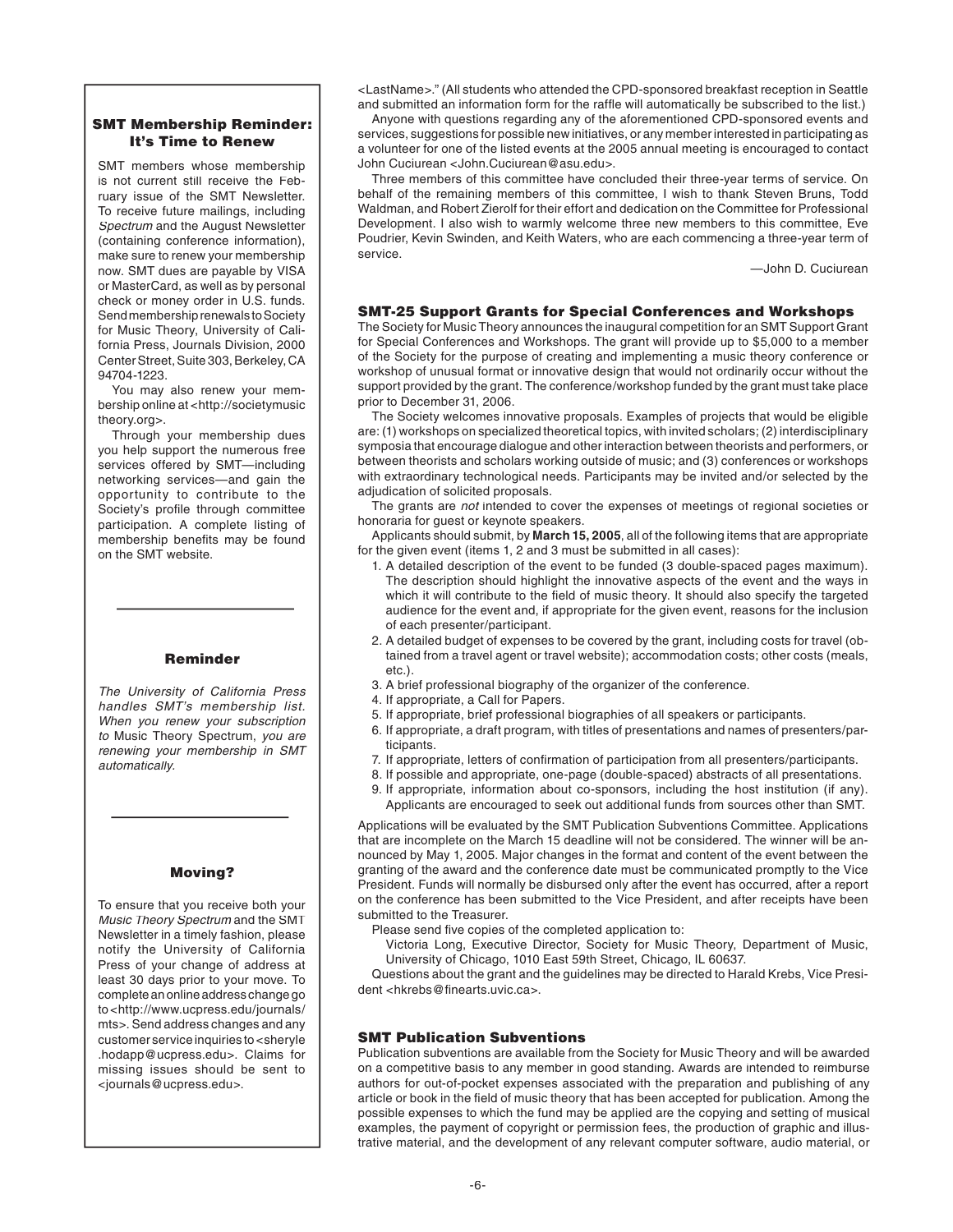other multi-media components essential to the text's production. Funds are not intended to support the basic costs of publication (copyediting, in-house production, printing, binding, distribution, etc.) or costs associated with research and travel. Authors will be expected to submit receipts to the Treasurer of the Society, documenting all covered expenses, within twelve months of the date of the award.

Applications must include five copies of the following five items:

- 1. A cover letter requesting a publication subvention. Please include all contact information.
- 2. A short abstract (approx. 1000 words) describing the work to be published and its contribution to the field of music theory.
- 3. A copy of the article in question, or in the case of a book, drafts of one or two representative chapters.
- 4. A letter to the author from the publisher or journal editor, confirming acceptance of the publication, and informing the author about expenses that the publisher or journal will not cover. This letter will probably be distinct from, and more detailed than, the original letter of acceptance.
- 5. A detailed explanation of the expenses to which the grant would be applied. Where possible, documentation itemizing these expenses should be included.

Applicants may request funding up to \$1,500; however, given the limited funds available and the desire to support as many deserving requests as possible, grants may be made in smaller amounts. Applicants are encouraged to seek out matching funding from their home institutions. Only one SMT subvention grant will be awarded to support a given publication.

 Grants are awarded twice a year. The deadline for applications is March 15 and September 15 of each year. Please note that this is NOT a postmark deadline; materials must be received by the given dates. Submissions will be evaluated so that successful applications will be announced shortly after the deadline. The members of the evaluating committee are Michael Cherlin, Thomas Christensen, Harald Krebs (chair), Judy Lochhead, and David Temperley. Applications for the spring round should be sent to:

 Victoria Long, Executive Director, Society for Music Theory, Department of Music, University of Chicago, 1010 East 59th Street, Chicago, IL 60637.

Any questions may be directed to the Vice President at <hkrebs@finearts.uvic.ca>.

## Committee on the Status of Women

The CSW did a lot of work this year, and thanks are in order. First of all, two members of the committee rotated off in November, Maureen Carr and I. We thank Maureen for all her contributions over the past three years. I am pleased to announce that Lori Burns has joined the committee as our new chair.

 This year the CSW was asked to reexamine its role in the society today. In order to do this, we designed a Web survey and encouraged any SMT members, especially female ones, to submit it. We would like to thank all the women and men who gave their time to answer our questions and the CSW members who designed and implemented the survey. Matthew Shaftel and Teresa Davidian made up the questions; Leigh VanHandel placed the survey on the Web and assembled the responses, with the help of Laurel Parsons, Jean Hellner, and Deborah Rifkin. Ellie Hisama and Joe Straus prepared the memo to the Executive Board summarizing the results of the survey and placing its contents in perspective with other statistics. The whole CSW commented on various stages of the project and personally contacted women to encourage their participation. We also thank Richard Plotkin for his help in bringing the survey to the Web. Interested readers can access the survey and memo on our Web site, at <http://www.societymusictheory.org/index.php?pid=1>.

 During the fall, ten members of the society proposed an amendment to the SMT By-Laws to guarantee the CSW, Diversity, and Professional Development committees a slot on the national conference program. A provisional version was unanimously passed by the Executive Board this fall, but could not be brought to the full membership due to time constraints. We encourage everyone to examine the proposal in this newsletter and vote in favor of it next fall at the business meeting. Please note that a 1997 Executive Board resolution already guarantees the CSW a program slot; this proposal places the guarantee in the By-Laws and extends the guarantee to all the SMT committees that conduct conference sessions.

 On Friday November 12, the CSW sponsored an open meeting, "Whither the CSW? Feminism, Gender, and Music Theory." Participants were Suzanne Cusick, Linda Dusman, Marion Guck, Marianne Kielian-Gilbert, Ellie Hisama, Laurel Parsons, and Matthew Shaftel. Some of the presenters spoke about how their work has changed in the past ten years in light of recent developments in feminist studies and music theory. Others reported on our survey and the important work that still needs to be done in making the field of music theory more welcoming for women, who remain at around 30% of SMT members, compared to women being 46% and 50% of members in AMS and SEM respectively. Among the more disturbing statistics gathered were that women submit paper proposals to the national conference and have articles accepted to Music Theory Spectrum at a rate significantly below 30%. They have won only 10% of SMT publication awards.

 At the CSW's meeting on November 11, several initiatives were formed to deal with issues raised by the survey. (1) At the conference, we immediately put into effect a mentoring program to help women submit proposals for the next SMT deadline. Each young scholar was paired

## SOCIETY FOR MUSIC THEORY Abbreviated Statement of Revenues, Expenditures, and Changes in Fund Balance 10/30/03–10/27/04

## Revenues:

| Income from UCPress* \$34,302.58 |             |
|----------------------------------|-------------|
| Proceeds from 2003               |             |
| Conference                       | 15.562.64   |
| Interest income                  | 908.57      |
|                                  | \$50,773.79 |

#### Expenditures:

| Newsletter                 | \$5.336.94  |
|----------------------------|-------------|
| <b>Music Theory Online</b> | 2,896.75    |
| Spectrum Editorial         |             |
| Support                    | 1.000.00    |
| <b>SMT Web site</b>        | 5,117.39    |
| 2004 Conference (Program   |             |
| Committee)                 | 3.251.72    |
| Grants and Awards          | 4.909.46    |
| ACLS and NHA dues          | 990.00      |
| RILM Donation (2003)       | 2.000.00    |
| Secretary                  | 1.401.38    |
| Treasurer                  | 209.09      |
| <b>Executive Director</b>  | 16.996.01   |
|                            | \$44.108.74 |
|                            |             |

#### **Summary:**

| Total revenues     | \$50,773.79  |
|--------------------|--------------|
| Total expenditures | $-44,108.74$ |
| Revenues minus     |              |
| expenditures       | \$6,665.05   |

#### \*UCPress transactions:

| Total income             | \$95,457.99  |  |
|--------------------------|--------------|--|
| <b>Production costs</b>  | $-28.744.53$ |  |
| Promotion and membership |              |  |
| services                 | $-3.773.48$  |  |
| Press fee                | $-28,637.40$ |  |
| <b>Balance to SMT</b>    | \$34,302.58  |  |

## TOTAL ASSETS\*\*

\$94,396.57

\*\*Not including SMT-25 Account Balance in the amount of \$4,830.94.

The full fiscal report for the Society, 2003–04, is available from Claire Boge and was distributed at the business meeting in Seattle.

with a former member of the SMT program committee who will review her proposal. (2) We also resolved to promote a closer relationship with the Professional Development Committee, both to coordinate conference sessions of interest to both our groups and to develop more CSW input on the mentoring program, since our survey clearly indicated that women want the CSW to continue to play a role in mentoring them. (3) We also discussed ways in which to promote theory as a career to undergraduates. (4) We will add information on sexual harassment to our Web site. (5) The possibility of a prize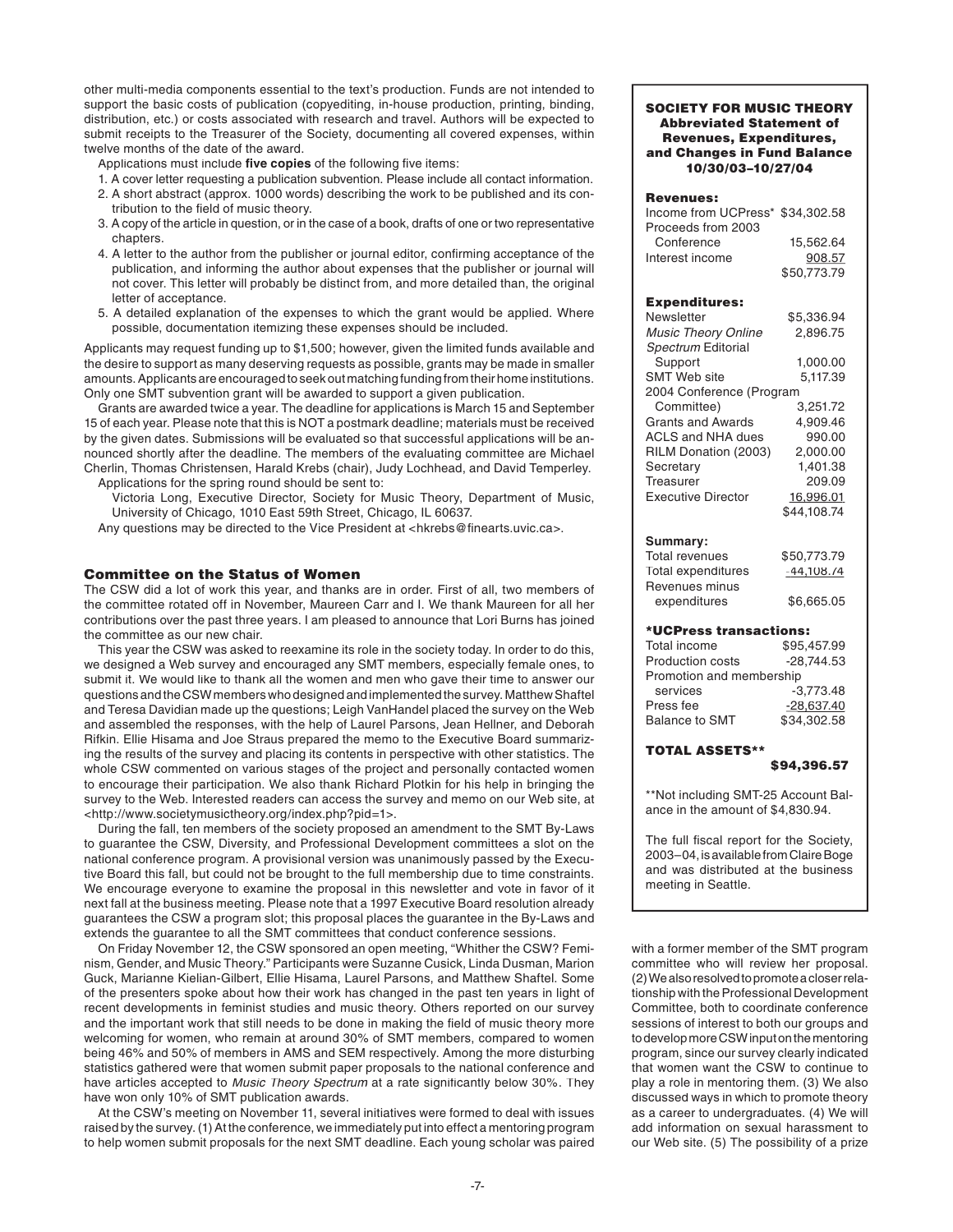for feminist theory research/papers was brought up. (6) We want to make sure people know that our "potentially illegal interview questions" Web site contains possible ways to deal with such situations in job interviews. (7) We will investigate the criteria for the SMT Emerging Scholar Award to possibly include people whose careers have been interrupted after the dissertation stage. (8) We want to ensure that job interviews will no longer be held in hotel bedrooms at conferences.

 We have also decided that next year's CSW conference session will deal with family and career issues of all kinds. We may invite someone from the American Society of University Women to participate. It may well have a non-traditional group discussion format. Anyone interested in participating should contact the session organizer, Shaugn O'Donnell <sodonnell@ccny.cuny.edu>.

—Janna Saslaw

## Committee on Diversity

The SMT Committee on Diversity has continued to work on projects to fulfill its charge of promoting multiple cultures, values, and perspectives. First, we administer two travel grant programs designed to help defray the cost of attending the SMT annual meeting: Minority Travel Grants and, beginning in 2002, International Travel grants for scholars residing outside North America. This year's Minority Travel Grants were awarded to the following graduate students and junior faculty in music theory and related fields: David Castro, Philip Ewell, Jungsun Han, Cristina Catherine Losada, Makoto Mikawa, and Irna Priore. The International Travel Grants were awarded to Áine Heneghan and Grace Yu.

 Since 1997 we have also proposed and presented special sessions that have creatively addressed our mission, and have demonstrated, with concrete musical examples, the lessons that can be drawn from diverse repertoire beyond the traditional canon of Western classical and contemporary art music. During the Seattle meeting, previous Diversity Committee chair Yayoi Uno Everett introduced a special lecture and concert by Cambodian composer Chinary Ung, which featured two of his compositions, "Khse Buon" and "Oracle." The former work, originally a solo cello piece written in 1980 while Ung was involved in an eleven-year effort to preserve native culture after the Cambodian holocaust, was played on viola by Susan Ung. Five members of Seattle's new music ensemble Quake then performed "Oracle" (2004), which was to receive two simultaneous official world premieres—three days later—by the Da Capo Chamber Players in New York City and Ensemble Quake in Seattle. Presently on the faculty of the University of California–San Diego, Prof. Ung's fascinating

## SMT ONLINE ADDRESSES

- SMT homepage: <http://www.societymusictheory.org>
- MTO homepage: <http://www.societymusictheory.org/ mto>
- List managers:

 <smt-announce-owner@societymusictheory.org> <smt-talk-owner@societymusictheory.org> <mto-list-owner@societymusictheory.org> <mto-talk-owner@societymusictheory.org>

- System Administrator:<admin@societymusictheory.org>
- Web site administrator: <vlong@uchicago.edu>
- Online Directory: SMT is currently working with the University of California Press (who manages our membership lists) to develop an online directory.
- RILM (replacement for the SMT bibliographic database): <http://www.rilm.org>

To subscribe to any SMT list services, go to the SMT home page or send an e-mail message to the list managers.

lecture and explication of facets of his compositional process was entitled "Confluence of Musical Cultures."

 We are also quite far along in the process of planning the sixth in our series of special "Expanding the Analytical Canon" sessions for next year's Boston meeting. It will involve an examination of music from the Middle East from several diverse ontological and historical perspectives, and should feature presentations by theorists, ethnomusicologists, and Islamic scholars.

 As the new chair of the Diversity Committee, I'd like to thank our past chair, Nancy Yunhwa Rao, for her tireless dedication to our mission, as well as Matthew Bribitzer-Stull, who rotated off this year. Our two new members, Philip Ewell and Clare Eng, will need to be joined by several more new members next fall as the committee moves into the future. Anyone desiring further information about the Committee on Diversity's activities and programs should contact me at <dufaydigital@att.net> or (413) 548-9881.

—Frederick J. Bashour

# Publications Committee

The publications of the Society continue to thrive. Brian Alegant is in his second year as editor of Music Theory Spectrum. Adjudications from October 1, 2003 to September 30, 2004 were completed for 50 submissions and 11 were accepted for publication (22%). Nine additional submissions were still under consideration in November 2004. As in recent years, the most submissions were received in post-tonal or twentieth-century topics (15). The following gives the categories of submission, followed in parentheses by the number of submissions, acceptances, and rejections: History of Theory (5/2/3); Aesthetics/Philosophy/Metaphor/Cognition (7/0/7); Popular Music/ Jazz (8/2/6); Tonal Theory/Analysis (12/1/11); Mathematical Modeling (3/1/2); Early Twentieth Century (1900–1950) (11/4/7); Late Twentieth Century (1950–2000) (4/1/3). To date, Professor Alegant has reviewed all submissions within his goal of three months. Seven new members of the Editorial Board were appointed in 2004: Candace Brower, Dora Hanninen, Richard Hermann, Michael Klein, David Kopp, Severine Neff, and Philip Rupprecht. Professor Alegant is concerned about the apparent decline in the number of submissions from senior scholars, which represented only 12 of the 50 submissions. He would like to encourage the submission of papers that focus on analysis, or on new approaches to analysis, of both tonal and non-tonal music. Last year we appointed Adam Krims to succeed Brian Hyer as reviews editor for Music Theory Spectrum. Professor Krims continues to commission reviews of a broad range of books. He reports that the reviews forum for The Cambridge History of Western Music Theory will be a highlight in a forthcoming issue.

 Timothy Koozin, editor of Music Theory Online, reports that the journal released four issues in 2004. The rise in submissions in comparison to those of last year continues a trend. Last year MTO published the largest number of articles in its history: 11 items in 2002; 16 items in 2003; and 24 items in 2004. In 2004 MTO received 25 submissions, an increase of five (25%) over last year. From among these 25 submissions, nine (36%) were accepted. The new Editorial Board members appointed in 2004 are Marion Guck and Peter Schubert.

 We were pleased this past year to appoint Wayne Petty as the new editor of the SMT Newsletter. We greatly appreciate Mary Arlin's work as past editor; she has been consistently generous in her time and attention to ensure that the Newsletter meets our Society's needs. —Martha Hyde

## 2004 Program Committee

For SMT's part in the Seattle conference last fall, held jointly with AMS, the 2004 Program Committee had a total of 213 proposals to choose from (166 of which were submitted individually, 47 as the contents of ten special session proposals). Committee members (Jonathan Bernard, Helen Brown, Jane Piper Clendinning, Yayoi Uno Everett, Taylor Greer, Richard Kurth, Joel Lester ex officio) began reading these proposals last February and completed the winnowing process during a three-day meeting held in Seattle in March. Partly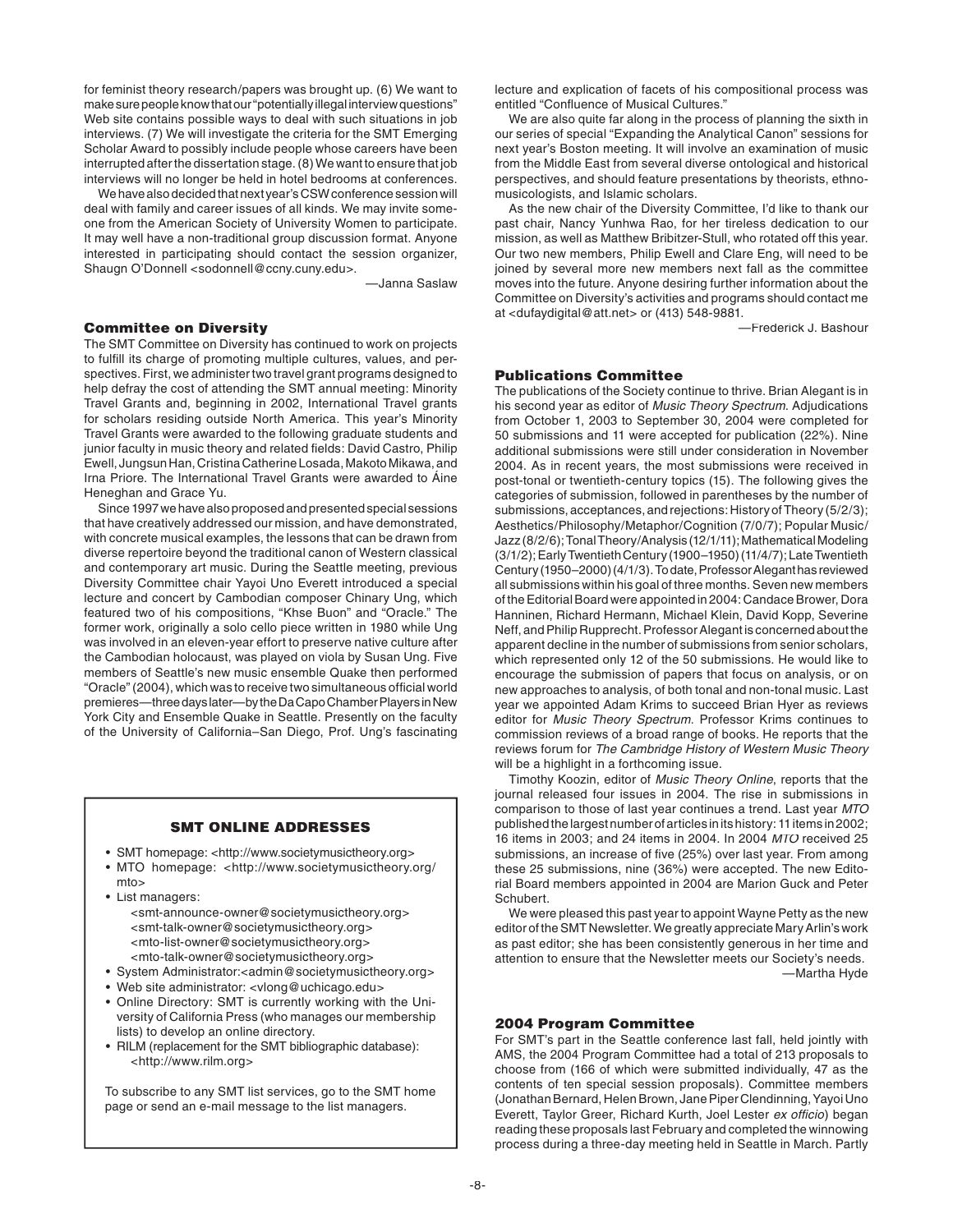because we knew we had a lot to do in very little time, partly also thanks to lucky chemistry, this committee worked superbly together, engaging in spirited debate when necessary yet quickly coming to consensus on every point. Our committee was also fortunate to be working side by side (literally: they were in the next room) with a smoothly functioning AMS program committee; a pleasant hour spent in their company yielded five joint sessions, to the mutual benefit of the two societies in their efforts to present an attractive conference program. I think I can speak for all my colleagues on the committee in saying that we were pleased at the high quality of those among the 60 papers selected for the "regular" daytime program, together with 11 papers and one panel discussion for the evening program (and one late-afternoon concert event), that each of us actually managed to attend—and that we were equally heartened by the diversity of content in the program we had assembled, which ran the gamut of scholarly interests that theorists these days pursue. From history of theory to feminist perspectives, from pedagogy to philosophy, from Schenker to group theory, from early to middle to the very latest music: it was all there. We'd like to thank all the participants for their roles, individual or collective, in making this conference such a success. And a special word of thanks to Robert Gauldin, for his delightful keynote address!

 Adjudication of special session proposals for the evening program according to the rules as revised in 2003 continues to pose some challenges. The Call for Papers now requires those who propose special sessions to follow the same rules as those already set for individual paper proposals, with some provision made for selective exemption in cases of proposals of unusual format. Because each paper within each special session proposal must now be evaluated both on its own merits and for its suitability as part of the special session proposal as a whole, the program committee felt compelled in several cases to accept only some of the papers proposed for these special sessions, placing them together with other, regularly submitted papers on daytime sessions. The rules change was instituted in the interests of fairness, to make it no easier to gain a place on the conference program as a member of a group than as an individual. It may also be amplifying a tendency, increasingly evident at SMT conferences in recent years, for the evening sessions to resemble formal, daytime paper sessions ever more closely. Ultimately, of course, it will be up to the Society to decide whether this is the kind of evening program that serves its interests best, as opposed to the kind that long-time SMT members will recall, distinctly different from the daytime program, with more loosely organized or informal sessions.

—Jonathan Bernard

## SMT Nominations

SMT officials who will be selected in the 2005 election include (1) Vice President, and (2) two members of the Executive Board. The Nominations Committee will select the candidates for these positions. SMT members who would like to suggest nominations for these posts should contact Lora Gingerich Dobos, The Ohio State University, School of Music, 1899 College Road, Columbus, OH 43210. You may also suggest the nomination in an e-mail to <dobos.1@osu.edu>. Selfnominations are perfectly acceptable. The deadline for all nominations is March 15, 2005.

#### Future SMT Meetings

| 2006 | 2005 November 10-13<br>November 2–5 | Boston, MA (solo meeting)<br>Los Angeles, CA (joint meeting |
|------|-------------------------------------|-------------------------------------------------------------|
| 2007 | November 15-18                      | with AMS)<br>Baltimore, MD (solo meeting)                   |

#### SMT Boston 2005

The Society's 2005 meeting will be held in Boston, Massachusetts, at the Hyatt Regency Cambridge from November 10–13. Located on the scenic Charles River that flows between Boston and Cambridge, the hotel will afford spectacular views of the downtown skyline and access to historical and cultural attractions of the Boston area. Local arrangements will be co-chaired by David Kopp, Boston University <dako@bu.edu>, and Deborah Stein, New England Conservatory <dstein@gis.net>. Sponsoring institutions include Boston University, Harvard University, and the New England Conservatory.

 This year's conference promises to offer a broad array of papers and special sessions as well as the opportunities for in-depth exchange afforded by a solo meeting. The Program Committee, chaired by Taylor Greer, is reviewing over 200 proposals received in January. A Saturday plenary session on Bartók's Third Quartet, to include a performance of the work, is planned. Details on the program and hotel accommodations will be published in the August Newsletter and during the summer on the SMT home page.

The pianist, composer and music theorist Edward T. Cone, a member of this society from its inception, died in Princeton, New Jersey on Friday, October 23. While Cone's determinedly private nature kept him in the background for most of the society's operations (I am confident it never occurred to him to submit an abstract to the Program Committee), the importance and centrality of his work assured his visibility within the SMT community: for example, he was keynote speaker for one of our national conventions, and his influential book The Composer's Voice served as focus for a much noted conference session involving several leading figures from both the musicological and theoretical fields. Indeed, Cone's work has had a lasting influence on an unusually broad spectrum of those working in our discipline, including 20th-century studies (one thinks of his groundbreaking analysis of Stravinsky's Symphonies of Wind Instruments), opera criticism (his widely adopted idea of the musical "voice"), and relationships between music analysis and performance (his book Musical Form and Musical Performance).

 Born and raised in North Carolina, Cone entered Princeton in 1935; and except for a period during the Second World War, when he was in military service, he remained there for the rest of his life. He received his AB degree in 1939, MFA in 1942, joined the faculty in 1947, and became professor emeritus in 1985. He was in addition awarded honorary doctorates from the University of Rochester in 1973 and Princeton in 2004. He was one of two founding co-editors of Perspectives of New Music when it was established in 1965, and became advisory editor in 1969.

 Though Cone remained consistently active in all three of his professional pursuits, he was best known for his writings about music. While his books and articles often incorporated a significant technical element, they invariably transcended theoretical issues to encompass critical, historical, and aesthetic matters as well, reflecting an unusually broad humanistic orientation. Cone was also a wonderful teacher, greatly admired by students both for his musical acumen and for those qualities of wit, grace, and warmth for which he was renowned. (That the last always had to be earned—and even re-earned—simply increased its appeal.) As, following his death, a friend wrote to George Pitcher, Ed's companion of almost fifty years, Edward Cone was truly a beautiful man. He will be greatly missed by the society.

—Robert P. Morgan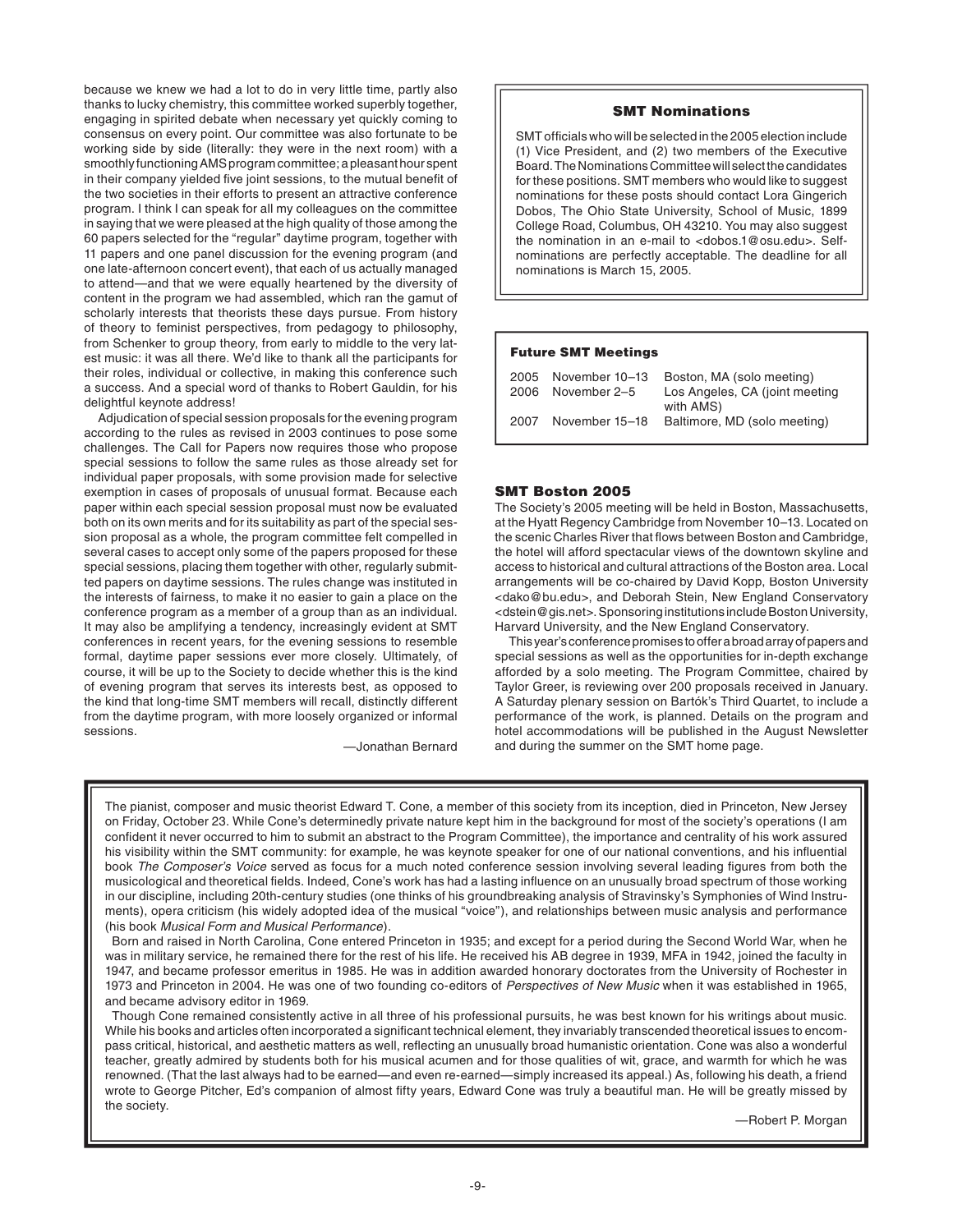# NEWS FROM THE MUSIC THEORY INTEREST GROUPS

## Music Cognition Group

The Music Cognition Group (MCG) brings together members of SMT with interests in theoretical and experimental work in music perception and cognition. A Web site <http://smtmcg.acs.unt.edu> and an electronic discussion list help the members stay in touch, share ideas, and organize session proposals for SMT conferences. Thanks to Phil Baczewski for creating both of these helpful resources. To subscribe to the electronic discussion list, please visit the Web page or contact Phil <br/>baczewski@unt.edu>. Other questions concerning MCG may be addressed to its chair, Steve Larson, University of Oregon, School of Music, 1225 University of Oregon, Eugene, OR 97403-1225; <steve@uoregon.edu>.

 During the 2004 SMT meeting in Seattle, at a well-attended gathering of MCG members, we had a lively and interesting discussion of David Huron's article "Tone and Voice: A Derivation of the Rules of Voice-Leading from Perceptual Principles" (which was the recipient of the Outstanding Publication Award for 2002).

## Music Informatics Group

The Music Informatics Group is made up of music theorists interested in research involving music information technologies. More information about the group, including how to join its e-mail list, is available at <http://theory.music.indiana.edu/smtmig>.

#### Jazz Interest Group (SMT-Jz)

The Jazz Interest Group (SMT-Jz) celebrated its tenth annual business meeting on November 12, 2004 at the Seattle Sheraton Hotel and Tower. Although SMT-Jz did not present a special session at last year's convention, we were pleased that the 2004 SMT Program Committee assembled a regular session on jazz harmony and rhythm on which several SMT-Jz members read papers. SMT-Jz thanks Patricia Julien, who helped organize the seventh annual SMT-Jz Jam Session in conjunction with the AMS. It took place at the convention center from 8–11 p.m. on November 12.

 The interest group voted to approve a procedure for determining the SMT-Jz Award for Jazz Scholarship. Patricia Julien introduced this idea at the Columbus meeting in 2002. During the past two years she has served as chair of a committee (Cynthia Folio, Robert Hodson, and Steve Lindeman were the other members) that researched and discussed various options regarding the award and presented the group with a proposal and guidelines for its implementation.

The announcement of the award is as follows:

## **SMT-Jz Award for Jazz Scholarship**

The Jazz Interest Group of the Society for Music Theory invites nominations for the 2005 SMT-Jz Award for Jazz Scholarship. This award is bestowed occasionally for a document that, in the judgment of the SMT-Jz Award Committee, makes an outstanding contribution to the field of jazz theory and analysis.

 Eligibility extends to books, articles, delivered conference papers, dissertations, and theses in English, published, presented, or defended during the five years preceding the award year (e.g., between January 1, 2000 and December 31, 2004, inclusive, for a possible 2005 award). All members of the Society for Music Theory are encouraged to draw to the committee's attention distinctive scholarly works that are eligible for this award. SMT members may nominate only one work per calendar year; self-nomination is not permitted; to be eligible, a document must be nominated by three members of the Society for Music Theory.

 Nominations should include the name of the scholar, a description of the document (please include complete bibliographic information where available), and a statement to the effect that the work was published, presented, or defended during the previous five calendar

years. The committee will contact the nominee for additional material as needed (the nominee may be asked to submit copies of the nominated document to the evaluating committee). Nominations should be sent by April 1, 2005 to: Steve Larson, chair, SMT-Jz Award Committee <steve@uoregon.edu>.

 The SMT-Jz Award for Jazz Scholarship will consist of a citation. The winning document will be selected by the SMT-Jz Award Committee, whose chair will announce the award at the meeting of SMT-Jz during the SMT annual meeting, in whatever years SMT-Jz wishes to make such award. The award also will be announced in the SMT Newsletter and on the SMT Web site under the heading of "news" or "announcements" from SMT-Jz.

The SMT-Jz Award Committee consists of Steve Larson (chair), Patricia Julien, and Rose Ingberman. Larson will serve as chair for one year and will be followed by Julien.

 SMT-Jz also determined that it would propose a special session on chord-scale theory at the 2005 SMT meeting in Boston. Such a session would be especially appropriate in 2005 because George Russell, who founded chord-scale theory in jazz during the 1950s, has long been a faculty member of the New England Conservatory. We would like to thank those who volunteered for the Reading Committee that will judge our internal competition: Steve Block (chair), Bob Wason, and Rob Hodson. Kent Williams kindly offered to receive e-mail submissions, delete identifying e-mail addresses, and forward them to the Reading Committee. For SMT annual meetings in following years, we will also propose special sessions. An analysis symposium on "Kind of Blue" will be proposed for the 2006 meeting (with AMS); the topic to be proposed for 2007 will be Reharmonization.

 Henry Martin remains chair of SMT-Jz. He can be reached at <martinh@andromeda.rutgers.edu > or at the Department of Visual and Performing Arts, Rutgers University–Newark, Bradley Hall, Newark, NJ 07102; (973) 353-5119, Ext. 49 or (212) 595-4681. Anyone wishing to be added to the SMT-Jz listserv should contact Steve Larson at <steve@uoregon.edu> with that request.

## Pedagogy Interest Group

The Pedagogy Interest Group met during the 2004 conference. Gerald Zaritzky (New England Conservatory) reported on the results of the Call for Papers for "Interacting Interpretive Roles—Performer and Analyst," a special session to be proposed for the 2005 conference in Boston. Professor Zaritzky solicited the group's advice on details of the paper selection process, and the group approved the recommendations of his committee, which also includes Glen Wegge (Luther College) and Diane Luchese (Towson State University). The group then decided to develop a proposal for a special session on Teaching Music Theory Pedagogy for the 2006 conference. Bill Lake (Bowling Green State University) agreed to chair the selection committee which will also include Gary Karpinski (UMass–Amherst) and graduate student members. Finally, it was proposed that, given the central role of pedagogy in most members' daily work and careers, the group should petition the SMT Executive Board for standing committee status. Mary Arlin (Ithaca College) agreed to work with Claire Boge (Miami University of Ohio) and Allyn Reilly (Ohio University) to draft a petition that will be presented to the group for its approval at the 2005 meeting.

 SMT members who are interested in joining the Pedagogy Group's e-mail list should send a message to <listproc@uncg.edu>. The body of the message should contain the text "subscribe theoryped-l." Jennifer Sterling Snodgrass (IUPU–Indianapolis) has recently developed a Web site, currently posted at <http://www.music.iupui.edu/ smtped>. Plans are underway to move this site to the SMT server at UT–Austin in the near future. Group members who are interested in helping to develop the site should contact Jennifer at <jensterl@iupui.edu>.

#### Performance and Analysis Interest Group

The Performance and Analysis Interest Group (PAIG) met in Seattle for the first time. About twenty-five were in attendance; our current membership numbers fifty-five, including members from the UK, Germany, the Netherlands, and Spain, as well as North America.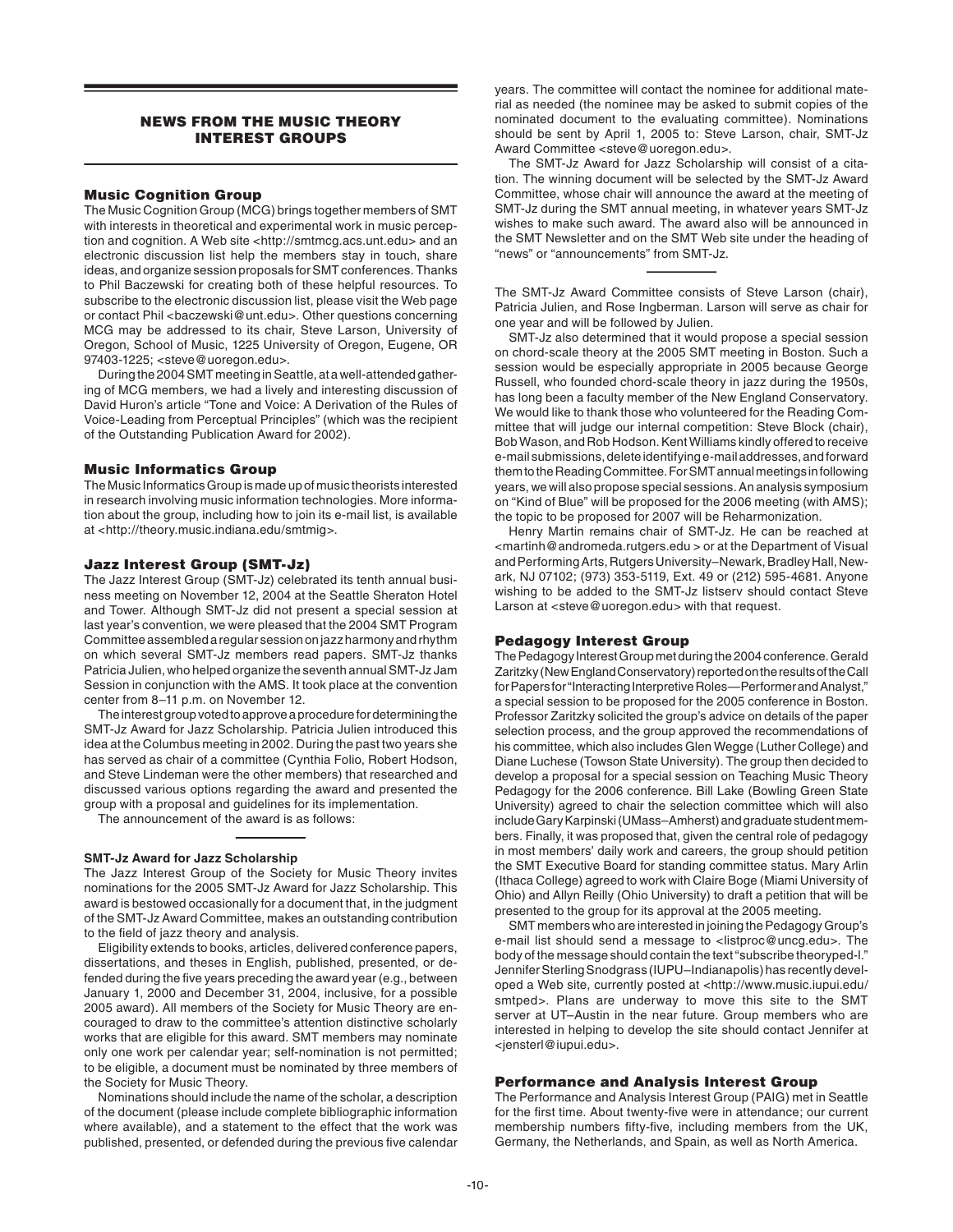Interests represented at the meeting included: implications of analysis for performance and vice versa, study of audio/video recordings (empirical and qualitative), work with performers, formal models of relations between analysis and performance, performance practice (historical and contemporary), and pedagogical applications.

 The PAIG exists to promote research into relations between performance and analysis, to facilitate dialogue between performers and theorists, and to open new avenues for such interaction. We plan to meet yearly at SMT annual meetings and to field specialsession proposals as appropriate. For the Boston meeting in 2005 we are proposing a panel surveying the state of research in Performance and Analysis; Cynthia Folio is chairing these efforts, assisted by Linda Kaastra and Alan Dobson. For 2006 we hope to propose a special session of unusual format, such as an analysis symposium with representatives from musicology, theory, performance, and so on. It was suggested that joint conferences might be most conducive to such interdisciplinary special sessions. We will decide the shape of a proposed 2006 session via e-mail prior to the 2005 conference.

 The formation of the PAIG coincided with a special session entitled "Performance and Analysis: Views from Musicology, Theory, and Performance." Robert Hatten chaired the session, which featured papers by Nicholas Cook, William Rothstein, and Daphne Leong and Elizabeth McNutt, with Janet Schmalfeldt as respondent. Discussion continued until the 11 p.m. cut-off time. The session will be published in Music Theory Online, framed by opening commentary by Robert Hatten, Janet Schmalfeldt's response, and further interchange among the panelists.

 Those wishing to join the PAIG e-mail list should contact Jan Miyake <Jan.Miyake@oberlin.edu>. A Web site is in the offing. For more information on the PAIG, contact Daphne Leong, chair <Daphne.Leong@colorado.edu>.

## Popular Music Interest Group

The Society for Music Theory's Popular Music Interest Group, founded in 1998, is dedicated to critical inquiry into and analysis of popular musics. The group actively encourages scholars to address these repertoires and disseminate their research widely, both within the field of music theory and interdisciplinarily.

 At the Seattle meeting, the group hosted an analysis roundtable on Sam Phillips's "Five Colors." Panelists Walter Everett (University of Michigan), Adam Krims (University of Nottingham), and Albin Zak (SUNY–Albany) offered insightful analytic avenues into the song, and lively discussion with the attendees followed. We plan to host more roundtables at future conferences.

 The Popular Music Interest Group maintains an active discussion list, which always welcomes questions and comments on the analysis of popular music and discussion of music-theoretic, media-focused, artist-based, or commercial/contextual issues. For more information about the Popular Music Interest Group, contact Jocelyn Neal, chair <jneal@email.unc.edu>. To subscribe to the pop analysis listserv, visit <http://listserv.unc.edu> and use the "Search for Lists" feature to locate the "pop-analysis" list.

## Queer Resource Group

The Queer Resource Group (formerly the Gay and Lesbian Discussion Group) had a great meeting at the 2004 SMT meeting in Seattle. We shared recent readings on LGBTQ topics, reported on our own queer studies-related research in progress, and discussed the role of special sessions and interest groups in SMT programming. In light of increasingly common anti-gay legislation, with a number of initiatives passed in the November 2004 elections, we expressed our appreciation that the Executive Board of SMT promptly undertook discussion of conference sites that would be safe and comfortable for all of its membership.

The QRG has never had officers or administrative structure. At this meeting there was agreement to appoint Fred Maus and Deborah Rifkin as co-chairs for two years. In general, there seemed to be a strong consensus that the QRG has a special role in SMT—socially, professionally, and intellectually.

#### Minority Travel Grants and International Travel Grants for 2005 SMT Meeting in Boston (Application deadline: September 16, 2005)

The Committee on Diversity offers two grant programs for theorists attending the SMT meeting in Boston. Theorists belonging to an ethnic minority (defined here on the basis of majority of current SMT members) are invited to apply for Minority Travel Grants. Up to five (5) Minority Travel Grants will be awarded by the committee.

 Theorists who reside outside the United States and Canada are invited to apply for International Travel Grants. Up to three (3) International Travel Grants will be awarded by the committee. Theorists who fit into either category-especially graduate students—are encouraged to apply for one or both of these grants

 The Committee on Diversity requests that all applicants submit their materials by e-mail; attachments should be in a standard file format (Microsoft Word docs). Complete application materials must be received by September 16, 2005. Specific guidelines for these grants can be found on the Committee on Diversity website, accessible through the Society's home page, or by contacting Frederick J. Bashour, chair, SMT Committee on Diversity <dufaydigital@att.net>.

 The University of Virginia maintains an e-mail list for use of the QRG. If you wish to subscribe to this list, go to <http://list.mail.virginia.edu/ mailman/listinfo/qrg-l> and follow the instructions you will find there.

# NEWS ITEMS

#### Gail Boyd de Stwolinski Prize

During the meeting of the SMT Pedagogy Interest Group in Seattle, J. Kent Williams, editor of the Journal of Music Theory Pedagogy, announced the third recipient of the Gail Boyd de Stwolinski Prize for Lifetime Achievement in Music Theory Teaching and Scholarship. The award was presented to Dorothy Payne for her superlative teaching accomplishments, superior mentoring abilities, skilled administrative endeavors, sound pedagogical publications, and generous service to the field of music theory pedagogy. The de Stwolinski Prize, in the amount of \$10,000, is permanently endowed by Louis de Stwolinski, Gail's husband of forty-five years. The prize is awarded biennially to an outstanding music theory pedagogue, someone who has devoted a lifetime to music theory instruction and scholarship. The selection process involves nominations from leaders in the field of music theory pedagogy, and the winner is chosen by a revolving panel of distinguished music theory pedagogues who make recommendations to the de Stwolinski Center Board of Directors.

## NEH Scholarly Edition Awards

The National Endowment for the Humanities has announced its Scholarly Edition Awards. Robert Gjerdingen will receive a grant to support Monuments of Partimenti, a project involving electronic publication on the World Wide Web of scores and musical sound files of three volumes of eighteenth-century partimenti, or instructional basses, written by the Neapolitan maestro Durante, the Greco brothers, and Staneslao Mattei of Bologna. Jesse Rosenberg, Giorgio Sanguinetti, and Rosa Cafiero serve as consultants for the project. A grant has also been awarded for preparing five volumes of operas in the critical edition of the Works of Giuseppe Verdi, directed by Philip Gossett, general editor.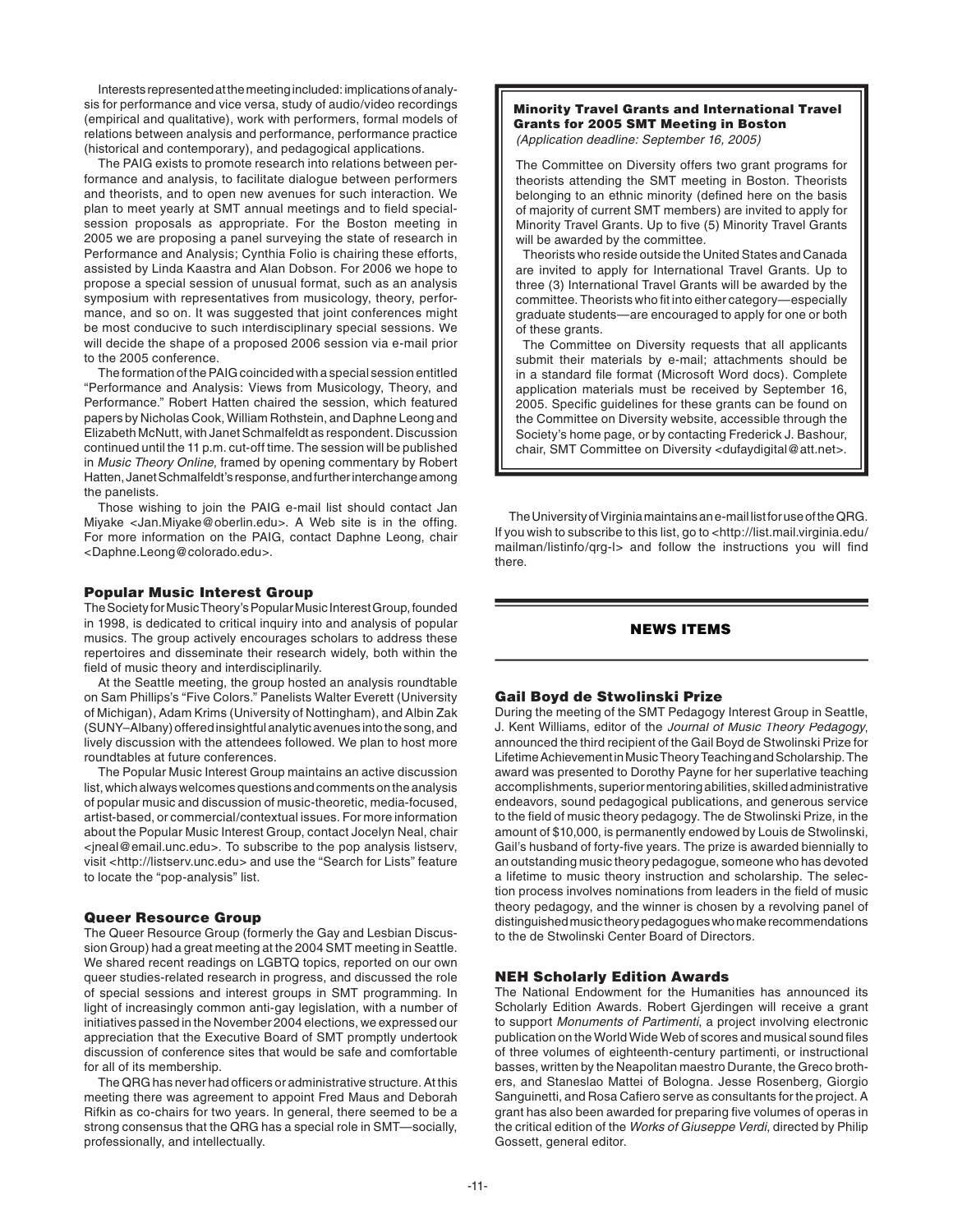## UPCOMING CONFERENCES AND SYMPOSIA

## Seventh Conference of the Dutch Society for Music Theory

(February 25–26, 2005)

 The Dutch Society for Music Theory aims to stimulate research in music theory and analysis among Dutch-speaking music theorists while also establishing and fostering relations with theorists from abroad. In addition to organizing conferences and symposia, the Society supports the Dutch Journal for Music Theory (Tijdschrift voor Muziektheorie), published three times a year.

 This year's seventh annual conference will take place February 25–26 in the Fontys Conservatorium in Tilburg (The Netherlands). The conference program will consist of four parts, three of which are dedicated to a specific theme: (1) Music Theory Education in Flux; (2) Historical vs. Systematic Music Theory; (3) "Tonal oder atonal?"; (4) a free session. For further information on the Dutch Society for Music Theory and on this conference, visit the Society's Web site <http://cva.ahk.nl/vvm/vvm.html>.

## Third International Orpheus Academy

(March 30–April 2, 2005)

The Third International Orpheus Academy for Music Theory will be held at the Orpheus Institute, Ghent, Belgium, from March 30 to April 2, 2005. This year's academy explores the theme "Music and Theory: The Era of Beethoven and Schubert." Implied in this theme is a lively exchange among the disciplines of music theory, music history, performance practice, aesthetics, and related areas; hence the title "Music and Theory" instead of "Music Theory."

 Guest faculty Scott Burnham, Ludwig Holtmeier, John Neubauer, Jim Samson, Janet Schmalfeldt, and Susan Youens will investigate this theme with a select group of musicians and scholars from countries throughout the world. Enrollment is limited to thirty. Applications will be accepted through the Orpheus Institute Web site <http:// www.orpheusinstituut.be> until February 15, 2005. Those seeking further information may write to <info@orpheusinstituut.be>.

## New Interfaces for Musical Expression

(May 26–28, 2005)

 The International Conference on New Interfaces for Musical Expression will be held May 26–28 at the University of British Columbia in Vancouver, BC. Chaired by Sidney Fels <ssfels@ece.ubc.ca> and Tina "Bean" Blaine <tblaine@andrew.cmu.edu>, this conference will gather artists and technologists from around the world to explore the latest developments in musical interface design and musical expression. This fifth NIME conference follows earlier international conferences held in Dublin, Montreal and Hamamatsu. For further information visit <http://hct.ece.ubc.ca/nime/2005>.

#### Feminist Theory and Music 8

(June 23–26, 2005)

 The eighth meeting of the biennial Feminist Theory and Music conference will take place from Thursday to Sunday, June 23–26, in New York City at the CUNY Graduate Center and New York University. One focus of this year's conference will be the relationship of gender, sexuality, and race to the variety of musics in New York City. Additionally, proposals were invited that consider the implications of feminist and queer music scholarship in a post-9/11 world characterized by a conservative moralistic backlash. The Feminist Theory and Music conference welcomes contributions on all aspects of musical inquiry, drawing on feminism, gender studies, women's studies, queer studies, critical race theory, postcolonial studies, and area studies/ethnic studies from cross-disciplinary perspectives. For information on the conference and links to the calls for proposals and scores (deadline February 7, 2005), please visit <www.nyu.edu/ gsas/dept/music/ftm8>.

## Dublin International Conference on Music Analysis

#### (June 23–25, 2005)

 The Dublin International Conference on Music Analysis will be held at University College Dublin, Ireland, from June 23–25. The conference will be hosted by the Department of Music, University College Dublin, in association with the School of Music at Trinity College Dublin, the Society for Musicology in Ireland, and the Society for Music Analysis. Conference organizers are Julian Horton of University College Dublin <julian.horton@ucd.ie> and Áine Heneghan of Trinity College Dublin <heneghaa@tcd.ie>. Keynote addresses will be given by Carl Schachter (Mannes College of Music; Queens College and the Graduate Center, CUNY, emeritus) and Nicolas Meeùs (Université de Paris Sorbonne). The full program will be announced by February 2005 at <http://www.ucd.ie/music/conference\_june2005.html>.

## SUMMER DEVELOPMENT OPPORTUNITIES

# "Four Major 20th-Century Austrian Composers"

(July 18–August 19, 2005)

 This summer from July 18 through August 19 Allen Forte will direct a Yale Summer Programs course in Salzburg entitled "Four Major 20th-Century Austrian Composers." The course focuses on structuralhistorical studies of the music of Mahler, Schoenberg, Berg, and Webern in the ancient and picturesque fortress city to which three of the four composers had strong ties. It utilizes the resources of Salzburg as an international center for music, including the Mozart Festival, which takes place during the course time frame. For more information visit <http://www.yale.edu/summer/studyabroad/salzburg/ music.html> or contact the instructor <allen.forte@yale.edu>.

## Mannes Institute for Advanced Studies in Music Theory

(June 25–28, 2005)

 The Mannes Institute for Advanced Studies in Music Theory is an independent musical think tank dedicated to communal exploration at the highest level of inquiry. It offers outstanding scholars a unique opportunity to gather outside of the conventional conference format and learn from each other in a sustained and interactive way. An intensive series of participatory workshops, plenary sessions, and roundtable discussions focuses on a different topic each year under the guidance of experts drawn from the international music community. The Institute is a significant educational experience and has become an important professional credential in our field.

This year the Institute will convene its fifth annual summer program from June 25–28, 2005 on the topic of Rhythm and Temporality. Fortyfive distinguished participants from around the world will come together in a collegial setting over a four-day period to explore rhythmic and metric processes in a wide range of music from a variety of theoretical, analytical, historical, and cross-cultural perspectives. Members enroll in one of three concurrent morning workshops: Foundations of African Rhythm led by Kofi Agawu of Princeton University, Rhythm as Process: Problems in Persistence and Change led by Christopher Hasty of Harvard University, or Rhythm and Meter in Stravinsky and His Contemporaries led by Pieter van den Toorn of the University of California, and one of three concurrent afternoon workshops: From Rhythmics and Metrics to Rhythm and Meter: Theories of Musical Time from Aristoxenus to Kirnberger and Koch led by David Cohen of Columbia University, Metrical Dissonance and Hypermetric Structure in the German Lied led by Harald Krebs of the University of Victoria, or Rhythm and Cognition led by Justin London of Carleton College. In addition, there are two plenary sessions with roundtable discussions for all members on The Study of Rhythm and The Pedagogy of Rhythm, and a special plenary session on Rhythm in the Music of Steve Reich featuring Steve Reich as our special guest, together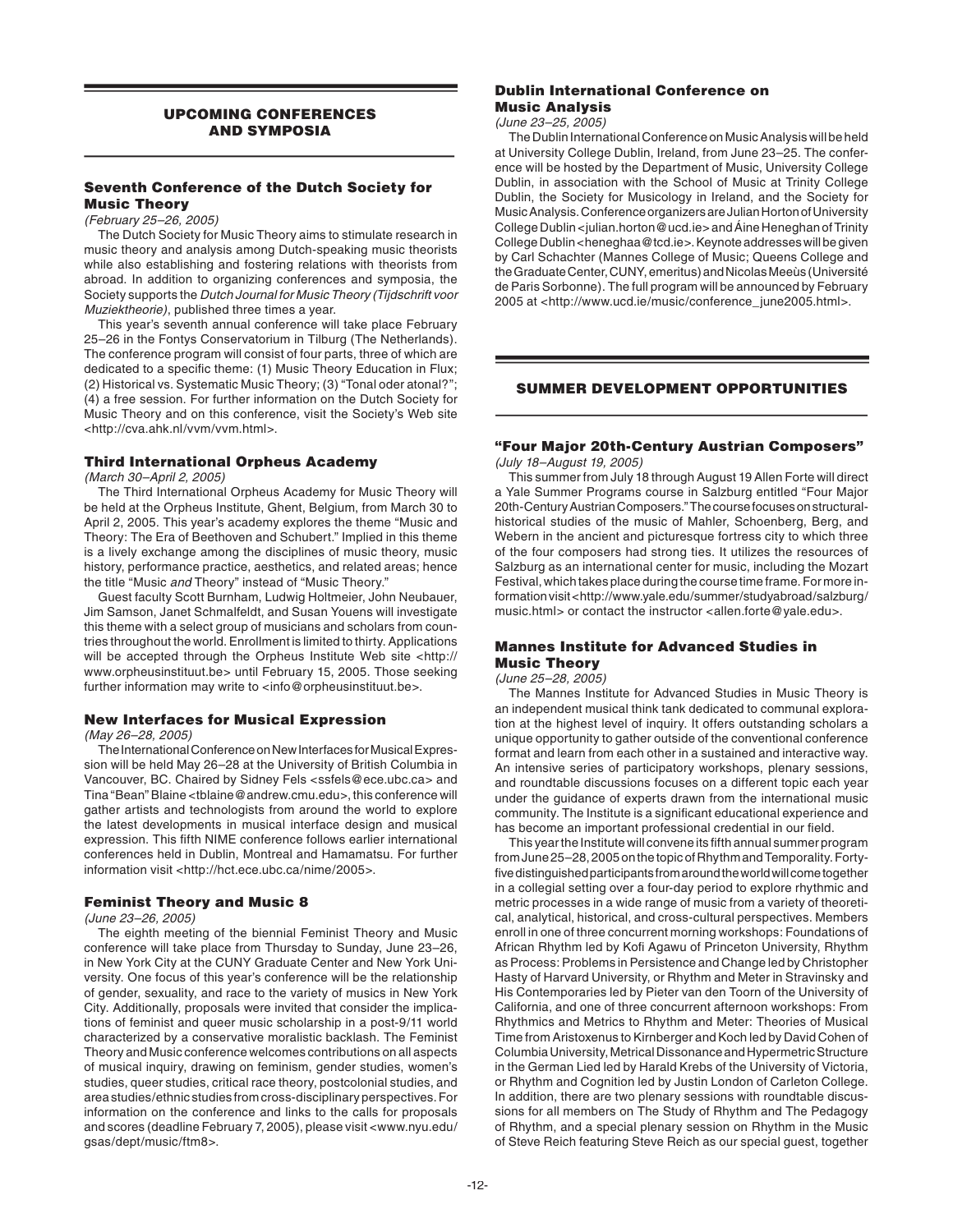with the contemporary percussion ensemble So Percussion. Prior preparation based on assigned readings and active participation by all members are absolutely essential to the success of the Institute as a collaborative and collegial experience. Most meals including a gracious reception and an elegant banquet are provided, and low cost group rate conference housing in New York City is available.

 The online application form for this year's 2005 Institute on Rhythm and Temporality, together with a detailed description of each workshop, faculty bios, and applicable policies and procedures, are located on the Institute's Web site <www.mannes.edu/mi>. The application deadline is March 1, 2005. The application process is highly competitive, and the selection process is conducted by committee. Next year's 2006 Institute will be on the topic of Chromaticism, led by another distinguished faculty of experts including Daniel Harrison, David Kopp, Richard Kramer, Patrick McCreless, Charles Smith, and Deborah Stein, with special guest Gregory Proctor. Please direct all inquires to Wayne Alpern, Director, Mannes Institute for Advanced Studies in Music Theory, Mannes College of Music, 150 West 85th Street, New York, New York 10024 USA; (212) 877-8350; <mannesinstitute@aol.com>.

## CALLS FOR PAPERS

## Fourth Biennial International Conference on Twentieth-Century Music

#### (Proposal deadline: February 11, 2005)

 The Fourth Biennial International Conference on Twentieth-Century Music will be held at the University of Sussex (Brighton, UK) from August 25–28. The conference endeavors to cover twentieth-century music in all its variety and will consist of keynote speeches, papers, roundtable discussions, lecture recitals, and concerts. Keynote lectures will be given by Gianmario Borio (Università degli Studi di Pavia, Cremona), "Avant-garde as a Plural Concept: Musics around 1968"; and David Toop (London), "Why Connections Are More Important Than Dogma." The conference concert by the New Music Players will feature compositions by Iannis Xenakis, Gérard Grisey, Tristan Murail, and James Wood. Accommodations will be provided on-site, and sessions will be held at the University's new conference center. Reduced rates for students and unaffiliated scholars will be made available. For further information on this conference and for a link to the Call for Papers (deadline February 11, 2005), visit <http://www.sussex.ac.uk/music/1-4-1.html>.

## John Clough Memorial Conference

(Proposal deadline: March 1, 2005)

In 1993, John Clough hosted the first of a series of small quadrennial conferences at SUNY–Buffalo for music theorists working in neo-Riemannian theory and related topics in the modelling of musical systems. After Professor Clough passed away in 2003, those who participated with him in the organization of the previous conferences (David Clampitt, Jack Douthett, and Richard Cohn) determined to continue this tradition. They are currently in the process of organizing a John Clough Memorial Conference, to be held from July 8–10, 2005 at the University of Chicago.

 This Call for Papers seeks to identify work by current students, or by other music theorists new to the field, that would be suitable for presentation at this year's conference. Successful submitters will be invited to attend the conference as full participants, with all travel and lodging expenses covered. Proposals are solicited in the following research domains: Lewinian/transformational, diatonic/scalar, and neo-Riemannian theory; related topics in the modelling of musical systems; and/or analytical applications of same. Individuals are eligible who have not yet published work in these research domains, especially undergraduate or graduate students, recent recipients of graduate degrees, and theorists working outside of North America.

 To submit a proposal send via e-mail attachment or regular mail: (1) a proposal/abstract, maximum length two pages, describing the work that you wish to present, and (if pertinent) its relationship to any larger research project in which you are currently engaged; (2) a current CV; if by e-mail, to <r-cohn@uchicago.edu>; if by mail, to Richard Cohn, Department of Music, 1010 East 59th Street, Chicago, IL 60637. The deadline for submission is March 1, 2005.

# Electroacoustic Music Studies Network (EMS) International Conference Series

(Proposal deadline: March 1, 2005)

 The EMS conference is organized every two years through the initiative of the Electroacoustic Music Studies Network, an international team which aims to improve understanding of electroacoustic music and its genesis, appearance, and development over the span of the past century. "Electroacoustic Music Studies—Sound in Multimedia Contexts" is the theme of this year's conference to be held October 19–22, 2005 at the University of Montreal, McGill University, and Concordia University in Montreal, Quebec. The conference themes emphasize questions of resources, discourse, and analytical tools relevant to electroacoustic musics. Proposals for papers (in English or French) and poster sessions should be sent by March 1 to <ems05-papers@music.mcgill.ca>. For full guidelines and further information visit <http://ems05.musique.umontreal.ca/index.html>.

#### Fourth International Schenker Symposium

(Proposal deadline: October 1, 2005)

 The Mannes College of Music, Joel Lester, Dean, announces the Fourth International Schenker Symposium, to be held Friday through Sunday, March 17–19, 2006. It is hoped that this symposium, like those held in 1985, 1992, and 1999, will demonstrate the scope of scholarly research and artistic work stimulated by Heinrich Schenker. Anyone interested in presenting a paper is cordially invited to submit a proposal by October 1, 2005. For details please contact David Loeb, Co-Chair, Techniques of Music Department, The Mannes College of Music, 150 West 85th Street, New York, NY 10024; (212) 580-0210, ext. 4846; <eloebquilt@aol.com>.

## NEWS FROM REGIONAL AND AFFILIATE THEORY SOCIETIES

# Canadian University Music Society

The Canadian University Music Society (CUMS) will hold its 2005 annual meeting from May 29 (Sunday evening) to June 1 (Wednesday afternoon) at the University of Western Ontario in London, Ontario. Proposals received last December 1 were read by the Program Committee chaired by Jeffrey Stokes (University of Western Ontario); the conference program will be announced by February 15, 2005 on the CUMS Web site <http://cums-smuc.ca>. Persons interested in joining the Society may apply through the Web site; or contact CUMS, c/o Becker Associates, Box 507, Station Q, Toronto, Ontario, M4T 2M5; or write to <membership@cums-smuc.ca>.

## Music Theory Society of the Mid-Atlantic

The Music Theory Society of the Mid-Atlantic (MTSMA) will hold its third annual meeting hosted by Wilkes University in Wilkes-Barre, Pennsylvania from Friday April 1, beginning at 1:00 p.m., to Saturday afternoon, April 2, 2005. All are invited to attend.

Ellen Flint is in charge of local arrangements <flint@wilkes.edu>. Carl Wiens (Nazareth College) chaired the Program Committee, which included Mark Butler (University of Pennsylvania), Ellen Flint (Wilkes University), Dora A. Hanninen (University of Maryland at College Park) and Mark Janello (Peabody Conservatory of Music). The program and abstracts will be posted on the MTSMA Web site <http:// mtsma.shorturl.com> as we get closer to the event. Information on registration and local arrangements, including area attractions, will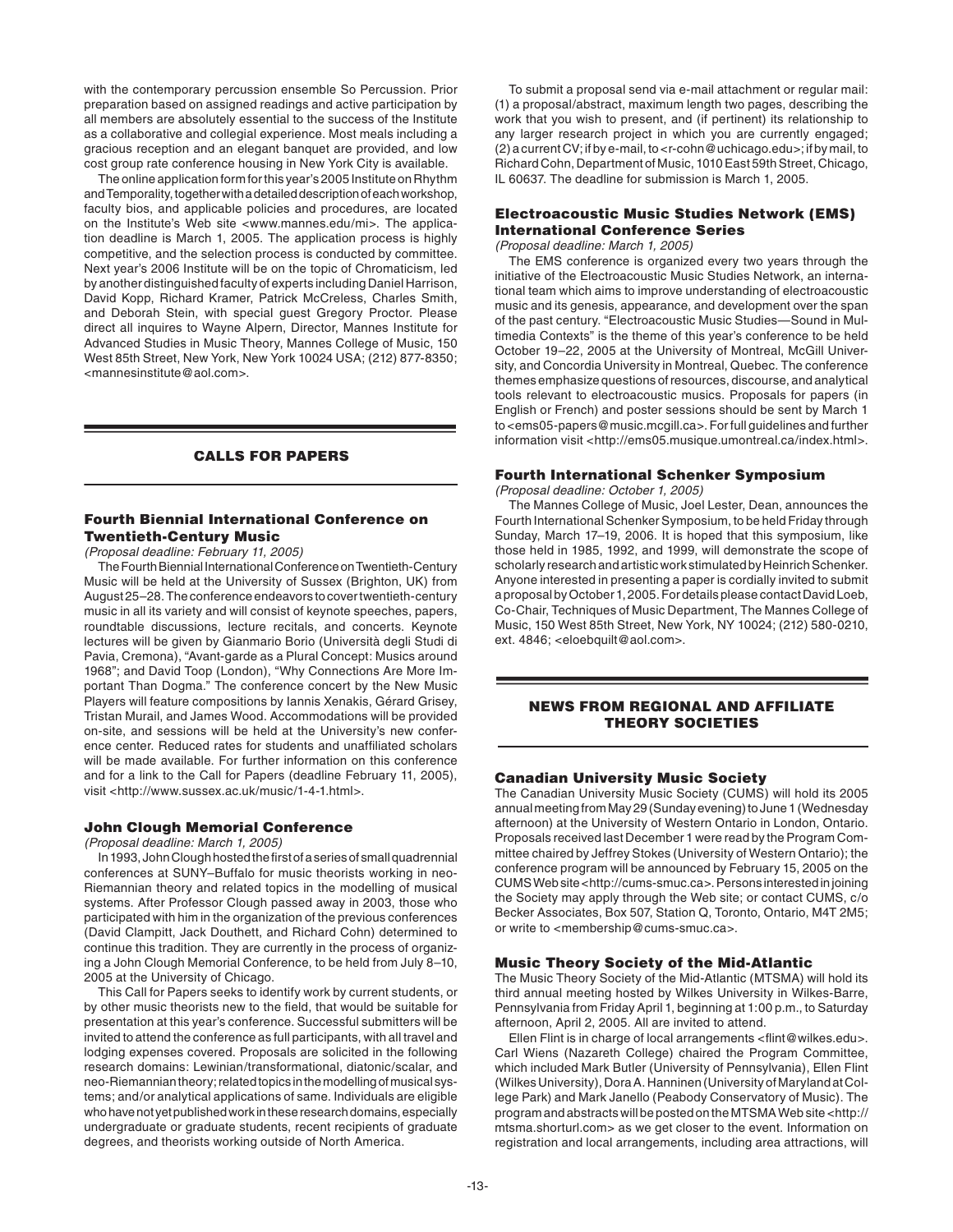also be posted, along with programs, abstracts, and photos from the first two meetings. The Dorothy Payne Award for the best student paper will be given at the Friday banquet, which Professor Payne plans to attend.

 Those wishing to serve the Society as vice president, treasurer, or Executive Board member are invited to place their names in nomination with Ted Latham, chair, Nominations Committee <elatham@temple.edu>, by February 28, 2005. Those wishing to become members and have their names placed on the mailing list (there are no dues) are invited to contact Joel Phillips, secretary <phillips@rider.edu>, or Pamela L. Poulin, president <poulin@ peabody.jhu.edu>.

## Music Theory Midwest

Music Theory Midwest's sixteenth annual conference will be held May 21–22, 2005 at the Oberlin College Conservatory of Music in Oberlin, Ohio. Note the change to Saturday-Sunday from our usual meeting days. Our keynote speaker will be Lewis Rowell (Indiana University). Deborah Rifkin is chairing the Local Arrangements Committee <Deborah.Rifkin@oberlin.edu>. The Program Committee is composed of Neil Minturn (University of Missouri-Columbia), chair, with Karl Braunschweig (Wayne State University), Candace Brower (Northwestern University), José Antonio Martins (University of Chicago), and Joseph Kraus (University of Nebraska). Full details of the conference may be found on the MTMW Web site <http:// www.wmich.edu/~mus-theo/mtmw>.

MTMW draws its officers and Executive Board from the Great Lakes and Great Plains states. Officers include Joseph Kraus (University of Nebraska), president; Ronald Rodman (Carleton College), treasurer; Shersten Johnson (University of St. Thomas), secretary. David Loberg Code (Western Michigan University) continues to maintain the MTMW Web site.

 MTMW welcomes members from all geographic areas. Annual dues are \$15 for regular membership, \$20 for joint membership, and \$10 for student or emeritus, and may be sent to Ronald Rodman, MTMW Treasurer, Music Department, Carleton College, 1 North College Street, Northfield, MN 55057; <rrodman@carleton.edu>. Donations to the Arthur J. Komar Student Award are always welcome.

## Music Theory Society of New York State

The thirty-third annual meeting of the Music Theory Society of New York State (MTSNYS) will be held at Baruch College, CUNY, in New York on April 9–10, 2005. Among the various sessions at the conference will be a panel devoted to the legacy of the late John Clough. Details regarding conference registration and MTSNYS membership (which includes subscription to the journal Theory and Practice) may be found at the MTSNYS Web site <http://www.ithaca.edu/ music/mtsnys>.

 In 2006, the thirty-fourth annual meeting of MTSNYS will take place April 8–9 at Skidmore College in Saratoga Springs, New York. The 2006 Program Committee invites proposals for papers and presentations on any topic related to music theory or music analysis, and they would particularly like to invite submissions dealing with (1) jazz; or (2) the theory and analysis of Baroque music. The Program Committee, chaired by Chandler Carter (Hofstra University), includes Patricia Julien (University of Vermont), Steven Laitz (Eastman School of Music), Matthew Santa (Texas Tech), and Albin Zak III (SUNY–Albany). The postmark deadline for proposals is October 1, 2005. Guidelines for submissions of papers are posted on the MTSNYS Web site at the Web address given above.

## Music Theory Southeast

Music Theory Southeast (MTSE) will hold its annual meeting March 4–5, 2005 at the University of Miami, hosted by Paul Wilson. The keynote speaker for the meeting will be Joseph Straus (Graduate Center, CUNY). An award will be given for the best student paper. Members of the Program Committee include Adam Ricci (UNC–Greensboro), chair, Gabe Fankhauser (Appalachian State University), Jocelyn Neal (UNC–Chapel Hill), Boyd Pomeroy (Georgia State University), and Kathleen Biddick (Florida State University).

Officers of MTSE are: James Mathes (Florida State University), president; Mark Parker (Bob Jones University), secretary; Matthew Shaftel (Florida State University), treasurer; with Jocelyn Neal (UNC– Chapel Hill) and Donald Traut (UNC–Greensboro), members-at-large. Archivist and webmaster is Kent Williams (UNC–Greensboro). For more information visit <http://music.uncg.edu/mtse>.

## New England Conference of Music Theorists

The twentieth annual meeting of the New England Conference of Music Theorists (NECMT) will be held April 1–2, 2005 at the University of Massachusetts at Amherst. Local arrangements are being coordinated by Gary Karpinski (UMass–Amherst). The Program Committee, consisting of David Kopp (Boston University), chair, Akane Mori (Hartt School of Music), and Stefan Kostka (University of Texas at Austin, emeritus), had a large number of submissions to review and has selected what promises to be an interesting and diverse program. Paper sessions begin on Friday afternoon (Works by Twentieth-Century Composers) and continue all day on Saturday (Discourse in Tonal Forms, Relational Models, and History of Theory). A banquet is planned for Friday evening, and on Saturday there will be a celebration of NECMT's twentieth anniversary with a special address by James Baker (Brown University), a founding member of the organization as well as its first president. The meeting will conclude with a reception for all the presenters and attendees.

 NECMT will be electing a new president and treasurer this year. The Nominating Committee, chaired by Peter Kaminsky (University of Connecticut) and including Sigrun Heinzelman (UMass–Amherst) and Roger Graybill (New England Conservatory of Music), has put together an outstanding slate of candidates. Ballots will be included in the spring mailing, so we urge all members (new and continuing) who have not yet sent in their dues to do so right away in order to be eligible for participation in the vote. Dues should be payable to NECMT and mailed to Margaret Thomas, Music Department, Connecticut College, 270 Mohegan Avenue, New London, CT 06320- 4196. We welcome all who are interested to join us for our twentieth anniversary meeting.

## Oklahoma Music Theory Round Table

The Oklahoma Music Theory Round Table, the world's oldest professional music theory society, held its annual meeting on Friday October 29, 2004 at the University of Oklahoma in Norman. Our special guest this year was Professor Steven Laitz of the Eastman School of Music, who made presentations on performance analysis and the ideal theory curriculum. He also conducted a master class with selected OU graduate students in which he demonstrated the value of performance analysis. The group also enjoyed presentations by Professors Sarah Reichardt and Lance Hulme. Next fall the Round Table will meet at the University of Central Oklahoma in Edmond. For more information on the Round Table, visit our Web site at <http://faculty-staff.ou.edu/S/Kenneth.D.Stephenson-1/ omtrt.html> or contact Ken Stephenson, Assoc. Prof. Music Theory, The University of Oklahoma, Norman, OK 73019; (405) 325-1650; <kstephenson@ou.edu>.

## South Central Society for Music Theory

The twenty-second annual meeting of the South Central Society for Music Theory (SCSMT) will be held February 25–26, 2005 at Loyola University in New Orleans. Please visit our Web site <http:// www.music.ua.edu/scsmt> for updates.

 SCSMT serves the states of Alabama, Kentucky, Louisiana, Mississippi, Missouri, and Tennessee; membership is open to all people interested in the discipline, regardless of locality. Annual dues are \$15 (\$10 for students). Officers for 2004–05 are James MacKay (Loyola University), president; Patrick Tuck (Louisiana State University), vice president; Scott Baker (University of Southern Mississippi), secretary; Erica Angert (Louisiana State University), treasurer; Timothy McKinney, archivist; Stephen Peles, webmaster; and Jeff Perry, listserv administrator.

 SCSMT runs a discussion forum, SCSMT-L, and mailing list for music theorists in the south central US and adjacent regions. All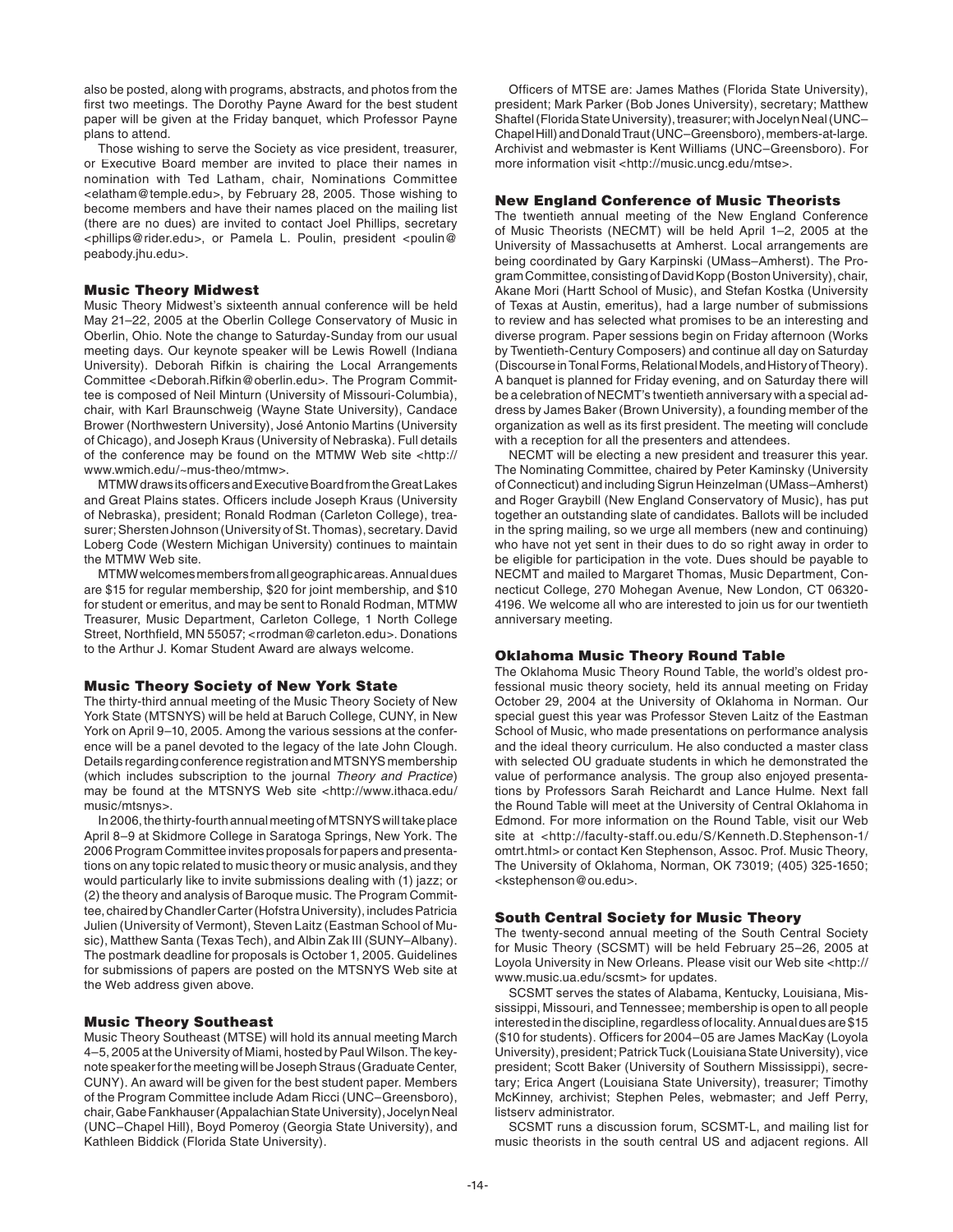those interested in music theory pedagogy or research are invited to join. To subscribe send an e-mail message to <listserv@listserv.lsu.edu> with the line "subscribe scsmt-l" followed by your first and last names in the body of the text.

## Texas Society for Music Theory

The Texas Society for Music Theory (TSMT) will hold its twenty-seventh annual meeting on February 25–26 at the University of Texas at Arlington, located in the heart of the Dallas-Fort Worth metropolitan area. Graham Hunt will coordinate local arrangements. This year the Society has encouraged proposals exploring interdisciplinary connections between music theory and musicology. Our keynote address will be given by Patrick McCreless of Yale University. The Society will present the Colvin Award for the best student presentation during the conference.

Current TSMT officers are Timothy McKinney (Baylor University), president; Blaise Ferrandino (Texas Christian University), past president; Philip Baczewski (University of North Texas), secretary; Jana Millar (Baylor University), treasurer. For additional information about TSMT, contact Timothy McKinney, One Bear Place #97408, Baylor University, Waco, TX 76798-7408; (254) 710-1417; <Timothy\_McKinney@Baylor.edu>. The TSMT Web site, maintained by Philip Baczewski, is located at <http://tsmt.unt.edu>.

## West Coast Conference of Music Theory and Analysis

The West Coast Conference of Music Theory and Analysis plans to hold its thirteenth annual meeting at the University of San Francisco from March 18–20, 2005. The conference will meet jointly with the Rocky Mountain Society for Music Theory and the Pacific Central Chapter of the College Music Society (our hosts). The Program Committee consists of Steve Larson (University of Oregon), Keith Waters (University of Colorado at Boulder), John Cuciurean (Arizona State University), and Jack Boss (University of Oregon), ex officio. A keynote speaker has not yet been chosen, but the program will include one joint panel with the CMS chapter, on the use of popular and non-Western repertoires in music theory teaching. From the twenty-seven proposals received, it seems that the rest of the program will be an interesting mix of traditional analytic approaches and new directions. And, to continue our tradition of post-conference field trips, we are also planning a tour of Napa Valley wineries led by sommelier extraordinaire Steve Larson. Please consult our Web site in the next few weeks for information about the complete program: <http://wccmta.org>.

 As always, the West Coast Conference invites all who are interested in music theory and analysis to join us. Members need not live on the West Coast, but most of our meetings are held there. Membership fees are \$10 (individual) and \$5 (student/retired) and should be sent to Leigh VanHandel, School of Music, 1225 University of Oregon, Eugene, OR 97403-1225. If you have questions or comments regarding the West Coast Conference, please contact Jack Boss, president, at <jfboss@uoregon.edu> or Leigh VanHandel, secretary/treasurer, at <leighvh@uoregon.edu>.

## CUNY Graduate Students in Music

The CUNY Graduate Students in Music will hold their eighth annual conference on March 19, 2005 from 10 a.m. to 6 p.m. at the CUNY Graduate Center in New York City. The conference is free, with breakfast and lunch provided. Our focus this year will be on American Music Studies, with the keynote address to be given by Carol Oja of Harvard University. Graduate students in Musicology, Music Theory, Ethnomusicology, and Performance Studies affiliated with any institution were invited to send conference proposals concerning any aspect of scholarly research on American music. Details on the conference appear at <http://web.gc.cuny.edu/ Music/events/GSIM2005.html>. For further information or to pre-register, please contact Heather Laurel Feldman, CUNY GSIM Conference Director, at <hfeldman@gc.cuny.edu>.

# Florida State University Music Theory Society

The twenty-second annual Florida State University Music Theory Society Forum took place recently on January 15 at the FSU campus in Tallahassee, Florida. Gary Karpinski delivered the keynote address, "The Limits of Systems and the Transition from Tonal to Post-Tonal Aural Skills." For complete details as well as abstracts of each paper, please visit the FSU Music Theory Society Web page at <http://otto.cmr.fsu.edu/~theory/MTS>.

# Graduate Association of Music and Musicians at UT (GAMMA-UT)

GAMMA-UT, the Graduate Association of Music and Musicians at UT, announces its fifth annual conference to be held on Saturday April 9, 2005 at the University of Texas at Austin. Graduate students from the areas of music theory, composition, musicology, and ethnomusicology will share their research, and composers will present their works in an evening concert April 9. This year our keynote speaker is Philip Rupprecht from Brooklyn College and the CUNY Graduate Center. The deadline for proposals has been extended to February 15. Further information on the conference will be posted at the GAMMA-UT Web site <http://gammaut.music.utexas.edu>.

## REGIONAL AND AFFILIATE THEORY SOCIETY CONTACTS

#### Canadian University Music Society

Edward Jurkowski Department of Music University of Lethbridge Lethbridge, AB T1K 3M4 Canada <president@cums-smuc.ca>

## CUNY Graduate Students in Music

Heather Laurel Feldman Music Program CUNY–Graduate Center 365 Fifth Avenue New York, NY 10016 <hfeldman@gc.cuny.edu>

#### Florida State University Music

Theory Society c/o Jane Clendinning School of Music Florida State University Tallahassee, FL 32306-2098 <jane\_c@cmr.fsu.edu>

#### GAMMA–UT

c/o Jenny Beavers <gammaut@mail.music.utexas.edu>

#### Indiana University Graduate Theory Association

Amy Engelsdorfer GTA, School of Music Indiana University Bloomington, IN 47405 <aengelsd@indiana.edu>

## McGill Music Graduate Society

c/o Faculty of Music McGill University 555 Sherbrooke St. West Montreal, QC H3A 1E3 Canada <mgs@music.mcgill.ca>

#### Midwest Graduate Music Consortium

Anna Nekola 3302 Harvey Street Madison, WI 53705 <annanekola@yahoo.com>

#### Music Theory Society of the Mid-Atlantic

Pamela Poulin Peabody Conservatory of Music Johns Hopkins University 1 E. Mount Vernon Place Baltimore, MD 21202 <poulin@peabody.jhu.edu>

#### Music Theory Midwest

Joseph Kraus School of Music University of Nebraska–Lincoln Lincoln, NE 68588-0144 <jkraus1@unl.edu>

(continued, p. 16)